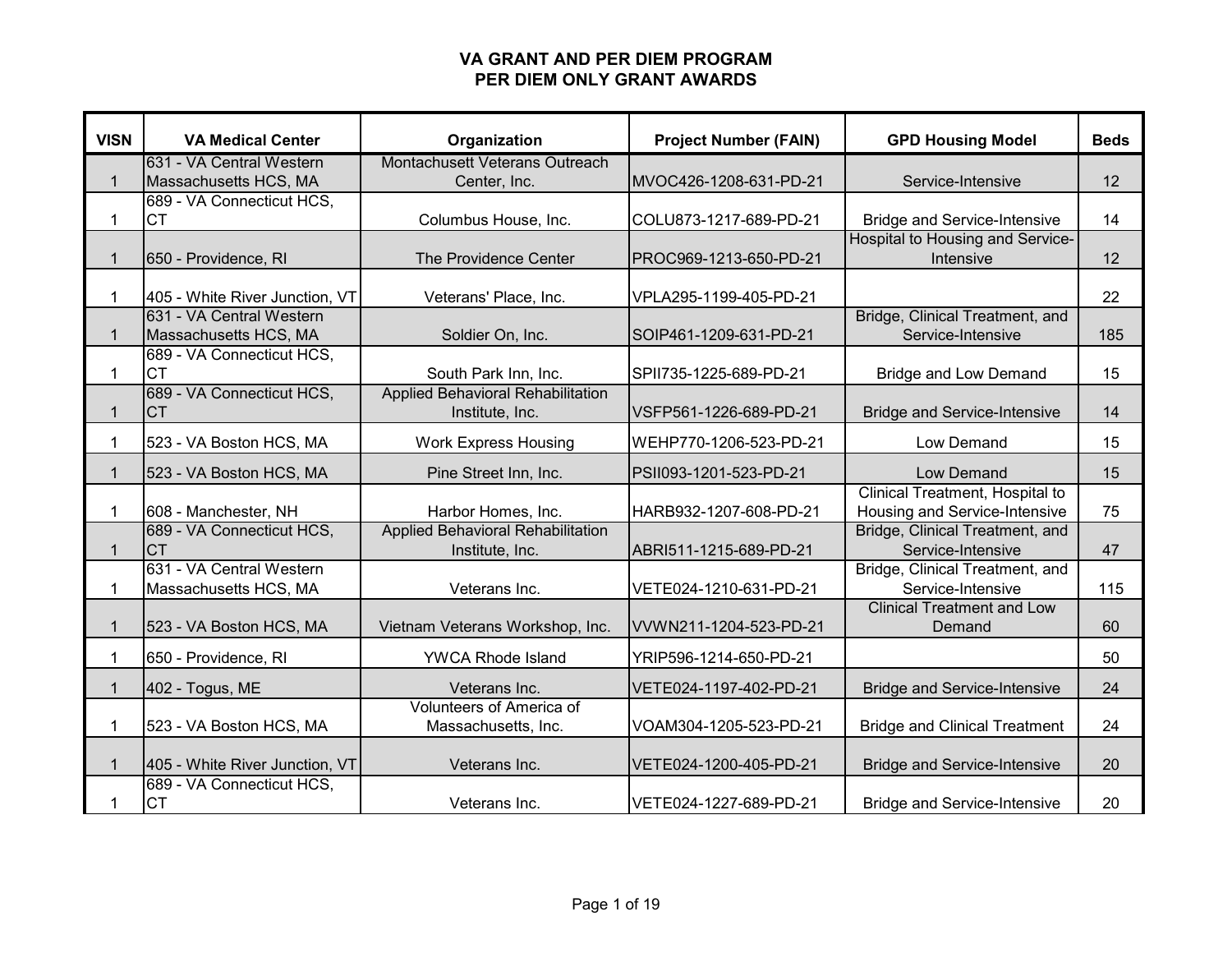|                |                            | Southeastern Massachusetts                                 |                          | <b>Clinical Treatment and Service-</b> |    |
|----------------|----------------------------|------------------------------------------------------------|--------------------------|----------------------------------------|----|
| $\mathbf{1}$   | 650 - Providence, RI       | Veterans Housing Program, Inc.                             | SMVH035-1212-650-PD-21   | Intensive                              | 19 |
|                |                            | Volunteers of America, Northern New                        |                          | Clinical Treatment, Hospital to        |    |
| $\mathbf{1}$   | 402 - Togus, ME            | England                                                    | VOAE450-1198-402-PD-21   | Housing and Service-Intensive          | 18 |
|                |                            |                                                            |                          | Hospital to Housing and Service-       |    |
| $\mathbf{1}$   | 650 - Providence, RI       | Operation Stand Down Rhode Island   OSDR772-1211-650-PD-21 |                          | Intensive                              | 16 |
|                | 689 - VA Connecticut HCS,  |                                                            |                          |                                        |    |
| 1              | <b>CT</b>                  | Community Renewal Team, Inc.                               | CRTI640-1219-689-PD-21   | <b>Bridge</b>                          | 12 |
|                | 689 - VA Connecticut HCS,  | New London Homeless Hospitality                            |                          | Low Demand and Service-                |    |
| $\mathbf{1}$   | <b>CT</b>                  | Center, Inc.                                               | NLHH908-1224-689-PD-21   | Intensive                              | 12 |
|                | 689 - VA Connecticut HCS,  |                                                            |                          |                                        |    |
| $\mathbf{1}$   | <b>CT</b>                  | McCall Foundation, Inc.                                    | MFDN756-1222-689-PD-21   | <b>Clinical Treatment</b>              | 8  |
|                | 689 - VA Connecticut HCS,  |                                                            |                          |                                        |    |
| $\mathbf{1}$   | <b>CT</b>                  | Area Congregations Together, Inc.                          | AREA859-1216-689-PD-21   | Service-Intensive                      | 5  |
|                |                            |                                                            |                          |                                        |    |
|                | 689 - VA Connecticut HCS,  | Fish, Friends in Service to Humanity                       |                          |                                        |    |
| 1              | <b>CT</b>                  | of Northwestern Connecticut Inc.                           | FISH637-1220-689-PD-21   | Service-Intensive                      | 5  |
|                | 689 - VA Connecticut HCS,  |                                                            |                          |                                        |    |
| $\mathbf{1}$   | <b>CT</b>                  | Friendship Service Center, Inc.                            | FSCN295-1221-689-PD-21   | Low Demand                             | 5  |
|                | 689 - VA Connecticut HCS,  | Mercy Housing and Shelter                                  |                          |                                        |    |
| $\mathbf{1}$   | <b>CT</b>                  | Corporation                                                | MHAS211-1223-689-PD-21   | Service-Intensive                      | 5  |
| $\mathbf{1}$   | 523 - VA Boston HCS, MA    | Vietnam Veterans Workshop, Inc.                            | VVWN211-1203-523-SC-21   | <b>Service Center</b>                  |    |
|                |                            | County of Bergen, Human Services                           |                          |                                        |    |
| $\overline{2}$ | 561 - New Jersey HCS, NJ   | Dept.                                                      | BCDH426-1231-561-PD-21   | Service-Intensive                      | 8  |
|                |                            |                                                            |                          | <b>Clinical Treatment and Service-</b> |    |
| $\overline{2}$ | 528 - Western New York, NY | Altamont Program, Inc.                                     | ALTA881-1228-528-PD-21   | Intensive                              | 34 |
|                |                            |                                                            |                          | Bridge, Clinical Treatment, and        |    |
| $\overline{2}$ | 528A6 - Bath, NY           | Veterans Outreach Center, Inc.                             | VOCI379-1237-528A5-PD-21 | Service-Intensive                      | 30 |
|                |                            | Veterans & Community Housing                               |                          |                                        |    |
| $\overline{2}$ | 528A8 - Albany, NY         | <b>Coalition Inc</b>                                       | VCHC839-1241-528A8-PD-21 | Service-Intensive                      | 13 |
|                |                            |                                                            |                          | Bridge, Clinical Treatment, and        |    |
| $\overline{2}$ | 528A7 - Syracuse, NY       | Altamont Program, Inc.                                     | ALTA881-1238-528A7-PD-21 | Service-Intensive                      | 44 |
| $\overline{2}$ | 528A8 - Albany, NY         | Albany Housing Coalition, Inc.                             | AHCI606-1240-528A8-PD-21 | <b>Bridge and Service-Intensive</b>    | 28 |
|                |                            |                                                            |                          |                                        |    |
| $\overline{2}$ | 561 - New Jersey HCS, NJ   | Community Hope, Inc.                                       | CHOP038-1230-561-PD-21   | <b>Bridge and Clinical Treatment</b>   | 95 |
|                |                            | NJ Department of Military & Veterans                       |                          | Bridge, Clinical Treatment, and        |    |
| $\overline{2}$ | 561 - New Jersey HCS, NJ   | Affairs, Veterans Haven                                    | NJDM928-1232-561-PD-21   | Service-Intensive                      | 75 |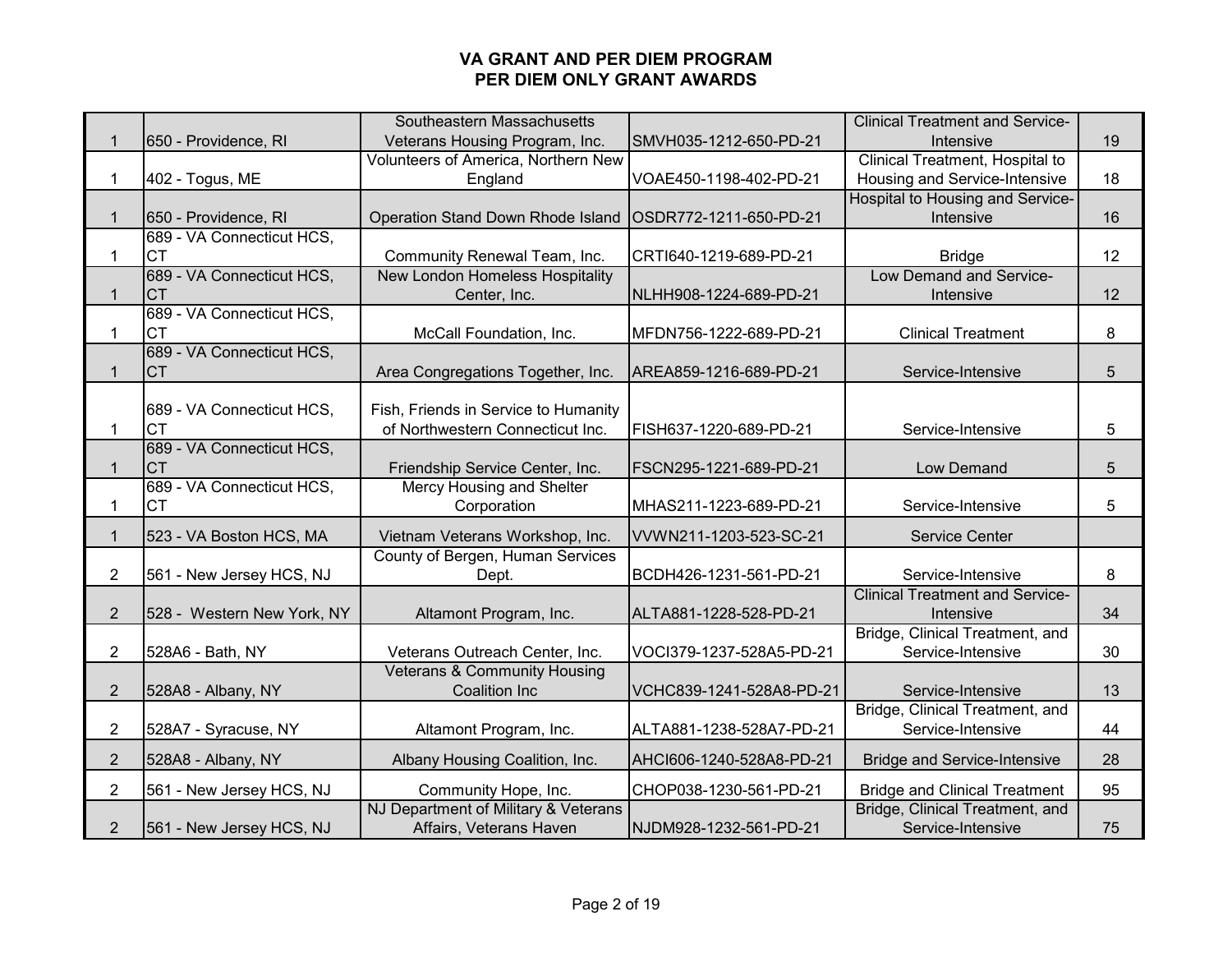|                | 630 - New York Harbor HCS,               | City of New York, Department of                                 |                          |                                                                 |     |
|----------------|------------------------------------------|-----------------------------------------------------------------|--------------------------|-----------------------------------------------------------------|-----|
| $\overline{2}$ | <b>NY</b>                                | <b>Homeless Services</b>                                        | CONY434-1234-630-PD-21   | <b>Clinical Treatment</b>                                       | 154 |
| $\overline{2}$ | 632 - Northport, NY                      | United Veterans Beacon House, Inc.                              | UVBH402-1235-632-PD-21   | Bridge, Hospital to Housing Low<br>Demand and Service-Intensive | 80  |
| $\overline{2}$ | 528A6 - Bath, NY                         | The Salvation Army                                              | SANY351-1236-528A5-PD-21 | Low Demand                                                      | 15  |
| $\overline{2}$ | 620 - VA Hudson Valley HCS,<br><b>NY</b> | Westhab, Inc.                                                   | WEST281-1233-620-PD-21   | Service-Intensive                                               | 12  |
| 2              | 528A7 - Syracuse, NY                     | <b>Volunteers of America of Western</b><br>New York, Inc.       | VOAU713-1239-528A7-PD-21 | <b>Bridge and Service-Intensive</b>                             | 10  |
| $\overline{4}$ | 529 - Butler, PA                         | Robin's Home, Inc.                                              | ROBN989-1249-529-PD-21   | Service-Intensive                                               | 5   |
| 4              | 693 - Wilkes-Barre, PA                   | <b>Catholic Social Services Diocese of</b><br>Scranton, Inc.    | CSSD341-1269-693-PD-21   | <b>Clinical Treatment, Service</b><br>Intensive and Low Demand  | 30  |
| 4              | 542 - Coatesville, PA                    | <b>Fresh Start Foundation</b>                                   | FRES137-1251-542-PD-21   |                                                                 | 60  |
| 4              | 642 - Philadelphia, PA                   | <b>Fresh Start Foundation</b>                                   | FRES137-1258-642-PD-21   | Hospital to Housing and Service-<br>Intensive                   | 40  |
| 4              | 646 - Pittsburgh, PA                     | Veterans Place of Washington<br>Boulevard, Inc.                 | VPWB030-1268-646-PD-21   | Bridge, Low Demand, and<br>Service-Intensive                    | 48  |
| 4              | 460 - Wilmington, DE                     | <b>Warriors Helping Warriors</b>                                | WHWS705-1245-460-PD-21   | Low Demand and Service-<br>Intensive                            | 12  |
| $\overline{4}$ | 642 - Philadelphia, PA                   | Veterans Multi-Service Center, Inc.                             | VMSC079-1261-642-SC-21   | <b>Service Center</b>                                           |     |
| 4              | 646 - Pittsburgh, PA                     | Helping Heroes, Inc.                                            | HHOS594-1263-646-PD-21   | Service-Intensive                                               | 5   |
| 4              | 595 - Lebanon, PA                        | <b>YWCA of Greater Harrisburg</b>                               | YWPA514-1257-595-PD-21   | <b>Bridge and Service-Intensive</b>                             | 18  |
| 4              | 646 - Pittsburgh, PA                     | Shepherd's Heart Fellowship and<br><b>Ministries</b>            | SHFC063-1265-646-PD-21   | Hospital to Housing and Service-<br>Intensive                   | 12  |
| 4              | 542 - Coatesville, PA                    | Veterans Multi-Service Center, Inc.                             | VMSC079-1252-542-PD-21   | <b>Clinical Treatment and Service-</b><br>Intensive             | 125 |
| 4              | 642 - Philadelphia, PA                   | <b>Impact Services Corporation</b>                              | IMPA348-1259-642-PD-21   | Bridge, Low Demand, and<br>Service-Intensive                    | 82  |
| 4              | 642 - Philadelphia, PA                   | NJ Department of Military & Veterans<br>Affairs, Veterans Haven | NJDM928-1260-642-PD-21   | Bridge, Clinical Treatment, and<br>Service-Intensive            | 81  |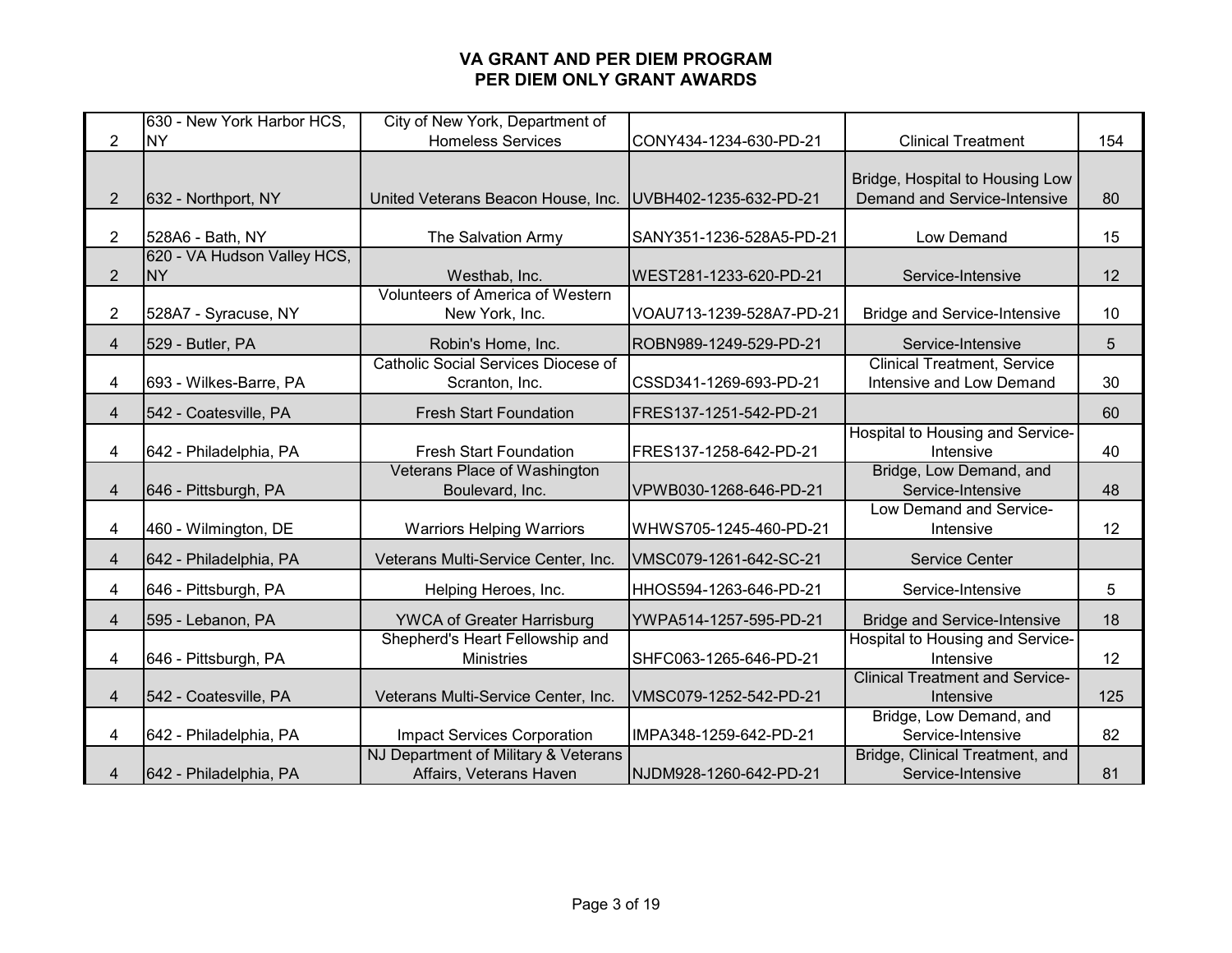|                |                         | Everywhere and Now Public Housing      |                        |                                        |     |
|----------------|-------------------------|----------------------------------------|------------------------|----------------------------------------|-----|
|                |                         | <b>Residents Organizing Nationally</b> |                        |                                        |     |
| 4              | 460 - Wilmington, DE    | Together Inc.                          | ENPH890-1243-460-PD-21 | <b>Bridge and Service-Intensive</b>    | 42  |
|                |                         | Mechling Shakley Veterans Center,      |                        | Hospital to Housing and Service-       |     |
| 4              | 646 - Pittsburgh, PA    | Inc                                    | MSVC052-1264-646-PD-21 | Intensive                              | 33  |
|                |                         | <b>Volunteers of America Delaware</b>  |                        |                                        |     |
| 4              | 642 - Philadelphia, PA  | Valley                                 | VOAD669-1262-642-PD-21 | Low Demand                             | 30  |
|                |                         | Veterans Leadership Program of         |                        |                                        |     |
| $\overline{4}$ | 646 - Pittsburgh, PA    | Western Pennsylvania, Inc.             | VLPP643-1266-646-PD-21 | <b>Bridge</b>                          | 25  |
|                |                         |                                        |                        | Low Demand and Service-                |     |
| 4              | 460 - Wilmington, DE    | Home Of The Brave Foundation           | HOTB521-1244-460-PD-21 | Intensive                              | 20  |
| $\overline{4}$ | 693 - Wilkes-Barre, PA  | Victory House of Lehigh Valley         | VHLV759-1272-693-PD-21 | <b>Bridge and Service-Intensive</b>    | 20  |
| 4              | 595 - Lebanon, PA       | Tabor Community Services, Inc.         | TCSI792-1255-595-PD-21 | <b>Bridge and Service-Intensive</b>    | 17  |
|                |                         | <b>Commission on Economic</b>          |                        |                                        |     |
| $\overline{4}$ | 693 - Wilkes-Barre, PA  | <b>Opportunity of Luzerne County</b>   | COEO093-1270-693-PD-21 | <b>Bridge and Service-Intensive</b>    | 14  |
|                |                         | Mechling Shakley Veterans Center,      |                        |                                        |     |
| 4              | 529 - Butler, PA        | <b>Inc</b>                             | MSVC052-1248-529-PD-21 | Service-Intensive                      | 10  |
| 4              | 562 - Erie, PA          | <b>Erie United Methodist Alliance</b>  | EUMA750-1253-562-PD-21 | Low Demand                             | 10  |
|                |                         | Veterans Leadership Program of         |                        |                                        |     |
| 4              | 562 - Erie, PA          | Western Pennsylvania, Inc.             | VLPP643-1254-562-PD-21 | <b>Bridge</b>                          | 10  |
|                |                         | Veterans Leadership Program of         |                        |                                        |     |
| $\overline{4}$ | 529 - Butler, PA        | Western Pennsylvania, Inc.             | VLPP643-1250-529-PD-21 | <b>Bridge</b>                          | 10  |
|                |                         | Veterans Leadership Program of         |                        |                                        |     |
| 4              | 503 - Altoona, PA       | Western Pennsylvania, Inc.             | VLPP643-1247-503-PD-21 | <b>Bridge</b>                          | 10  |
| 4              | 595 - Lebanon, PA       | YMCA of Reading and Berks County       | YMRB009-1256-595-PD-21 | <b>Bridge</b>                          | 5   |
|                |                         |                                        |                        |                                        |     |
| 4              | 693 - Wilkes-Barre, PA  | Safe Harbor Easton, Inc.               | SHEI941-1271-693-PD-21 | Service-Intensive                      | 5   |
|                |                         | Veterans Place of Washington           |                        |                                        |     |
| $\overline{4}$ | 646 - Pittsburgh, PA    | Boulevard, Inc.                        | VPWB030-1267-646-SC-21 | <b>Service Center</b>                  |     |
|                |                         |                                        |                        | <b>Clinical Treatment and Service-</b> |     |
| 5              | 512 - Baltimore HCS, MD | The Baltimore Station, Inc.            | TBSI258-1278-512-PD-21 | Intensive                              | 115 |
|                |                         |                                        |                        |                                        |     |
|                |                         |                                        |                        | Bridge, Clinical Treatment, Low        |     |
| 5              | 688 - Washington, DC    | United States Veterans Initiative      | USVI752-1286-688-PD-21 | Demand and Service Intensive           | 85  |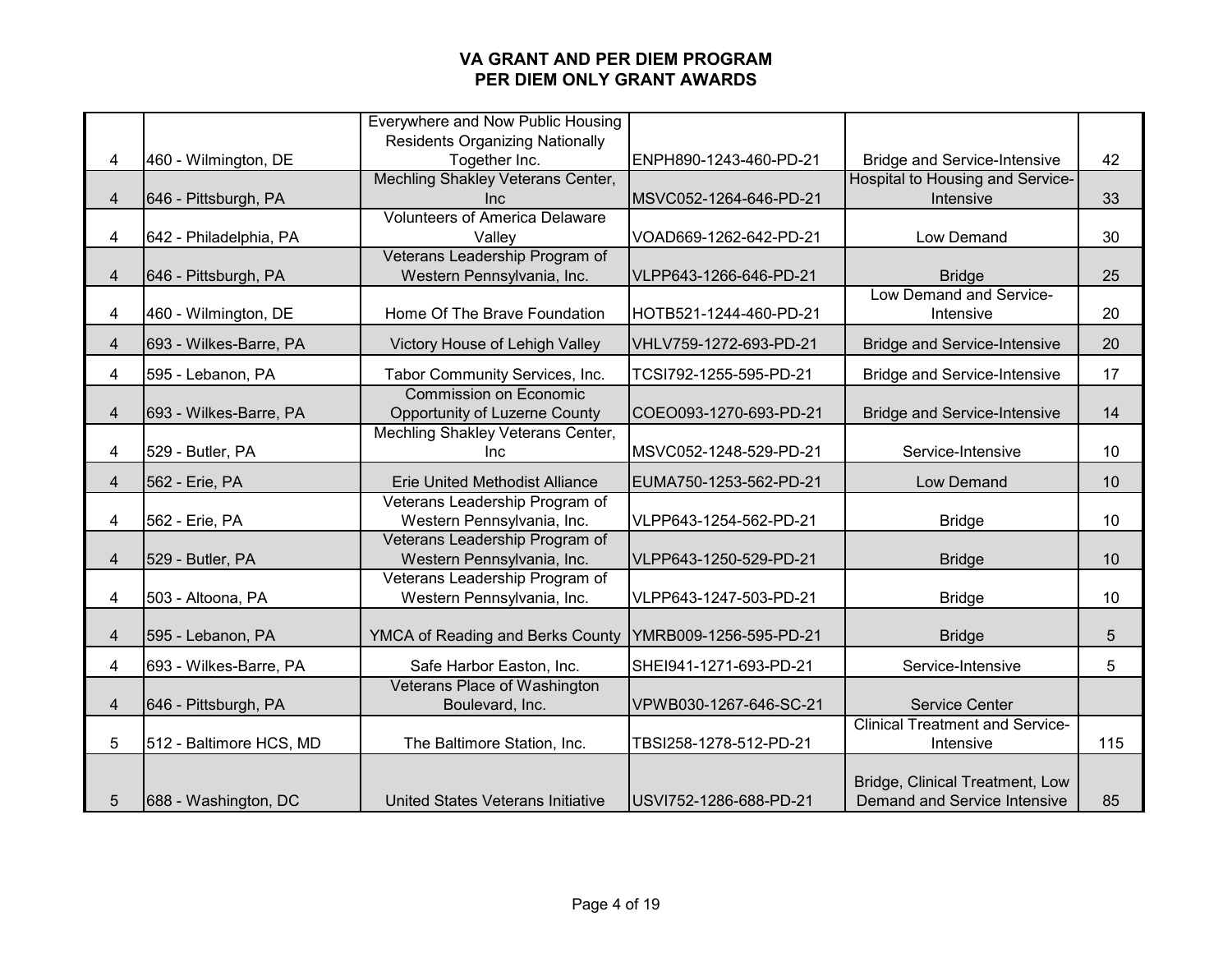| 5              | 540 - Clarksburg, WV    | North Central West Virginia<br>Community Action Association, Inc. | NCWV604-1279-540-PD-21 | Low Demand                             | 5               |
|----------------|-------------------------|-------------------------------------------------------------------|------------------------|----------------------------------------|-----------------|
|                |                         | <b>Maryland Center for Veterans</b>                               |                        | <b>Clinical Treatment and Service-</b> |                 |
| $\overline{5}$ | 512 - Baltimore HCS, MD | Education and Training, Inc.                                      | MVET710-1276-512-PD-21 | Intensive                              | 80              |
|                |                         |                                                                   |                        |                                        |                 |
| 5              | 512 - Baltimore HCS, MD | Cecil County Men's Shelter, Inc.                                  | CCTY678-1274-512-PD-21 | Service-Intensive                      | 6               |
| 5              | 688 - Washington, DC    | Access Housing, Inc.                                              | ACCE702-1284-688-PD-21 | <b>Bridge</b>                          | 30              |
|                |                         | <b>Chesapeake Health Education</b>                                |                        |                                        |                 |
| 5              | 512 - Baltimore HCS, MD | Program, Inc.                                                     | CHEP309-1275-512-PD-21 | <b>Bridge and Service-Intensive</b>    | 29              |
| 5              | 613 - Martinsburg, WV   | Way Station, Inc.                                                 | WAYS749-1282-613-PD-21 | <b>Clinical Treatment</b>              | 25              |
| 5              | 613 - Martinsburg, WV   | <b>Telamon Corporation</b>                                        | TELA483-1281-613-PD-21 | <b>Bridge and Service-Intensive</b>    | 11              |
| 5              | 512 - Baltimore HCS, MD | Project PLASE, Inc.                                               | PLAS331-1277-512-PD-21 | Low Demand                             | 10              |
|                |                         | Mountain Comprehensive Care                                       |                        |                                        |                 |
| 5              | 581 - Huntington, WV    | Center, Inc.                                                      | MCCC787-1280-581-PD-21 | <b>Clinical Treatment</b>              | 8               |
| $5\phantom{.}$ | 512 - Baltimore HCS, MD | Arundel House of Hope, Inc.                                       | AHOH704-1273-512-PD-21 | Service-Intensive                      | $6\phantom{1}6$ |
| 6              | 659 - Salisbury, NC     | Rise Project Of The Carolinas                                     | RIPC548-1307-659-PD-21 | <b>Hospital to Housing</b>             | 6               |
| 6              | 659 - Salisbury, NC     | Diakonos, Inc.                                                    | DIAK225-1303-659-PD-21 | Service-Intensive                      | 5               |
| 6              | 659 - Salisbury, NC     | Caring Services, Inc.                                             | CARI296-1301-659-PD-21 | <b>Clinical Treatment</b>              | 12              |
| 6              | 652 - Richmond, VA      | Handup Community Resource Center HUCR620-1297-652-SC-21           |                        | <b>Service Center</b>                  |                 |
|                |                         |                                                                   |                        |                                        |                 |
| 6              | 652 - Richmond, VA      | The Daily Planet, Inc.                                            | DPLA368-1299-652-PD-21 | <b>Clinical Treatment</b>              | 10              |
| 6              | 659 - Salisbury, NC     | Open Door Ministries of High Point,<br>Inc.                       | ODMH543-1306-659-PD-21 | Low Demand and Service-<br>Intensive   | 12              |
|                |                         |                                                                   |                        |                                        |                 |
| 6              | 659 - Salisbury, NC     | Rowan Helping Ministries                                          | RHMN532-1308-659-PD-21 | Service-Intensive                      | 10              |
| 6              | 659 - Salisbury, NC     | The Servant Center                                                | SCIP197-1309-659-PD-21 | Bridge and Hospital to Housing         | 21              |
|                |                         |                                                                   |                        | Bridge, Clinical Treatment,            |                 |
|                |                         | <b>Asheville Buncombe Community</b>                               |                        | Hospital to Housing and Service-       |                 |
| 6              | 637 - Asheville, NC     | Christian Ministry, Inc.                                          | ABCC001-1295-637-PD-21 | Intensive                              | 158             |
| 6              | 652 - Richmond, VA      | Liberation Veteran Services, Inc.                                 | LIBE340-1298-652-PD-21 | Low Demand                             | 38              |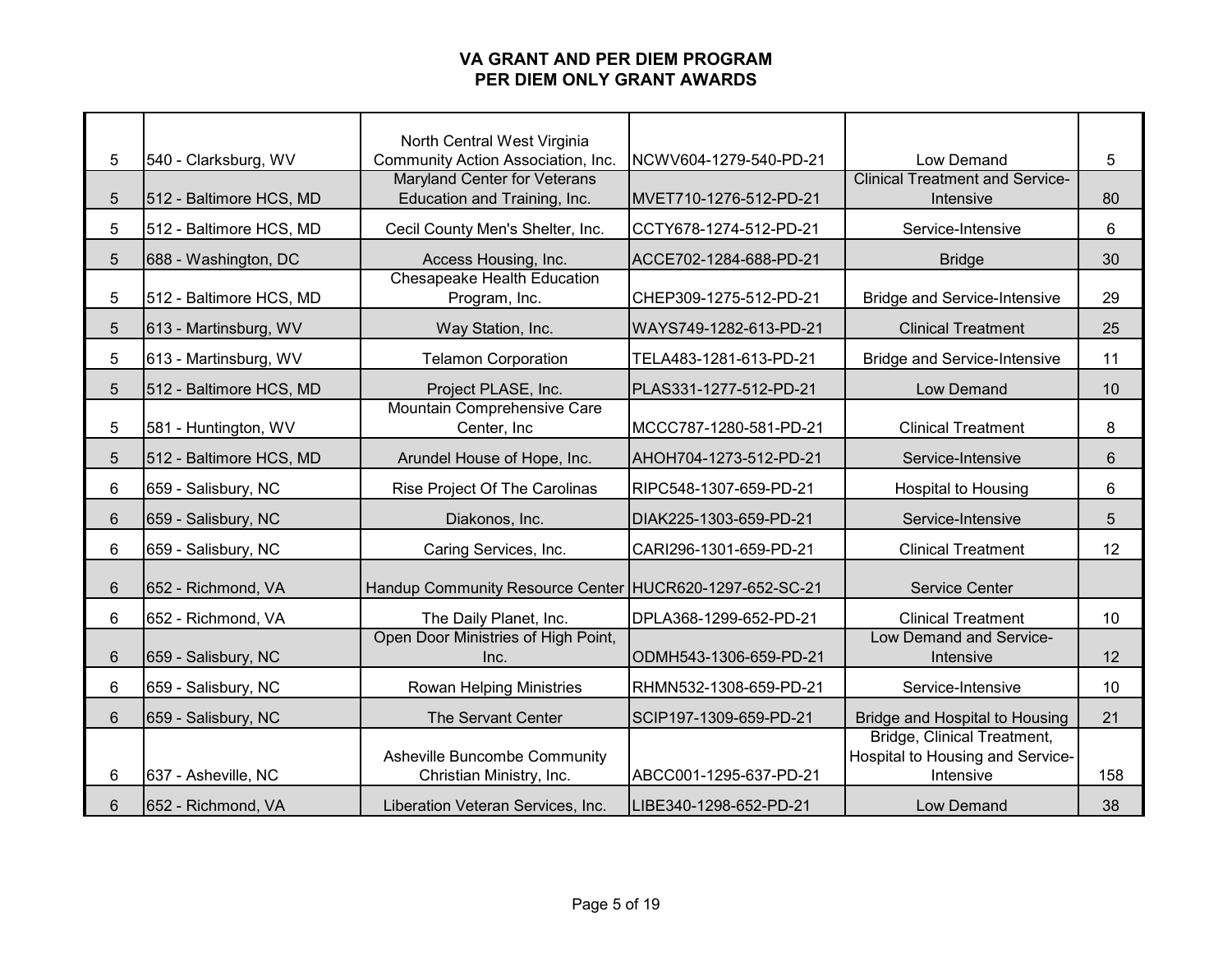| 6              | 659 - Salisbury, NC    | Family Forum, Inc.                                                 | FAMI556-1305-659-PD-21 | <b>Bridge and Service-Intensive</b>                  | 28      |
|----------------|------------------------|--------------------------------------------------------------------|------------------------|------------------------------------------------------|---------|
| $6\phantom{1}$ | 637 - Asheville, NC    | FIRST at Blue Ridge, Inc.                                          | FABR948-1296-637-PD-21 | <b>Clinical Treatment</b>                            | 26      |
| 6              | 558 - Durham, NC       | Volunteers of America of the<br>Carolinas, Inc.                    | VOAQ754-1291-558-PD-21 | Bridge and Hospital to Housing                       | 24      |
| $6\phantom{1}$ | 659 - Salisbury, NC    | VHVH, Inc.                                                         | VHVH898-1310-659-PD-21 | <b>Bridge and Service-Intensive</b>                  | 24      |
| 6              | 558 - Durham, NC       | <b>Triangle Residential Options for</b><br>Substance Abusers, Inc. | TROS158-1289-558-PD-21 | <b>Clinical Treatment</b>                            | 20      |
| $\,6\,$        | 590 - Hampton, VA      | Judeo-Christian Outreach Center, Inc. JCOC126-1293-590-PD-21       |                        | <b>Bridge and Service-Intensive</b>                  | 16      |
| 6              | 565 - Fayetteville, NC | Good Shepherd Ministries of<br>Wilmington, Inc.                    | GSMI178-1292-565-PD-21 | <b>Bridge</b>                                        | 16      |
| 6              | 659 - Salisbury, NC    | Roof Above, Inc.                                                   | CCUM620-1302-659-PD-21 | Low Demand                                           | 10      |
| $\overline{7}$ | 534 - Charleston, SC   | <b>Chesapeake Health Education</b><br>Program, Inc.                | CHEP309-1318-534-PD-21 | <b>Bridge and Service-Intensive</b>                  | 35      |
| $\overline{7}$ | 508 - Atlanta, GA      | Caringworks Inc                                                    | CWKS081-1312-508-PD-21 | <b>Clinical Treatment</b>                            | $\,6\,$ |
| $\overline{7}$ | 508 - Atlanta, GA      | 24/7 Gateway, LLC                                                  | GATE832-1311-508-PD-21 | Service-Intensive                                    | 15      |
| $\overline{7}$ | 544 - Columbia, SC     | <b>Christ Centeral Ministries Inc</b>                              | CCMP533-1322-544-PD-21 | Bridge, Clinical Treatment, and<br>Service-Intensive | 80      |
| $\overline{7}$ | 534 - Charleston, SC   | Eastern Carolina Homelessness<br>Organization, Inc.                | ECHO712-1319-534-PD-21 | <b>Bridge</b>                                        | 20      |
| $\overline{7}$ | 508 - Atlanta, GA      | The Salvation Army                                                 | SAGC607-1314-508-PD-21 | Bridge, Clinical Treatment, and<br>Service-Intensive | 68      |
| $\overline{7}$ | 544 - Columbia, SC     | <b>Alston Wilkes Society</b>                                       | ALST907-1321-544-PD-21 | Bridge, Clinical Treatment, and<br>Service-Intensive | 55      |
| $\overline{7}$ | 534 - Charleston, SC   | One-Eighty Place                                                   | ONEE483-1320-534-PD-21 | <b>Bridge</b>                                        | 45      |
| $\overline{7}$ | 508 - Atlanta, GA      | Mary Hall Freedom Village, Inc.                                    | MHFH354-1313-508-PD-21 | <b>Bridge and Service-Intensive</b>                  | 20      |
| $\overline{7}$ | 557 - Dublin, GA       | The Salvation Army                                                 | SAGC607-1326-557-PD-21 | <b>Bridge and Clinical Treatment</b>                 | 20      |
| $\overline{7}$ | 508 - Atlanta, GA      | <b>Veterans Empowerment Organization</b><br>of Georgia Inc         | VEOG022-1315-508-PD-21 | Low Demand and Service-<br>Intensive                 | 20      |
| $\overline{7}$ | 544 - Columbia, SC     | Midlands Housing Alliance, Inc.                                    | MHAI141-1324-544-PD-21 | Low Demand                                           | 12      |
| $\overline{7}$ | 521 - Birmingham, AL   | The Salvation Army                                                 | SAGC607-1317-521-PD-21 | <b>Bridge</b>                                        | 10      |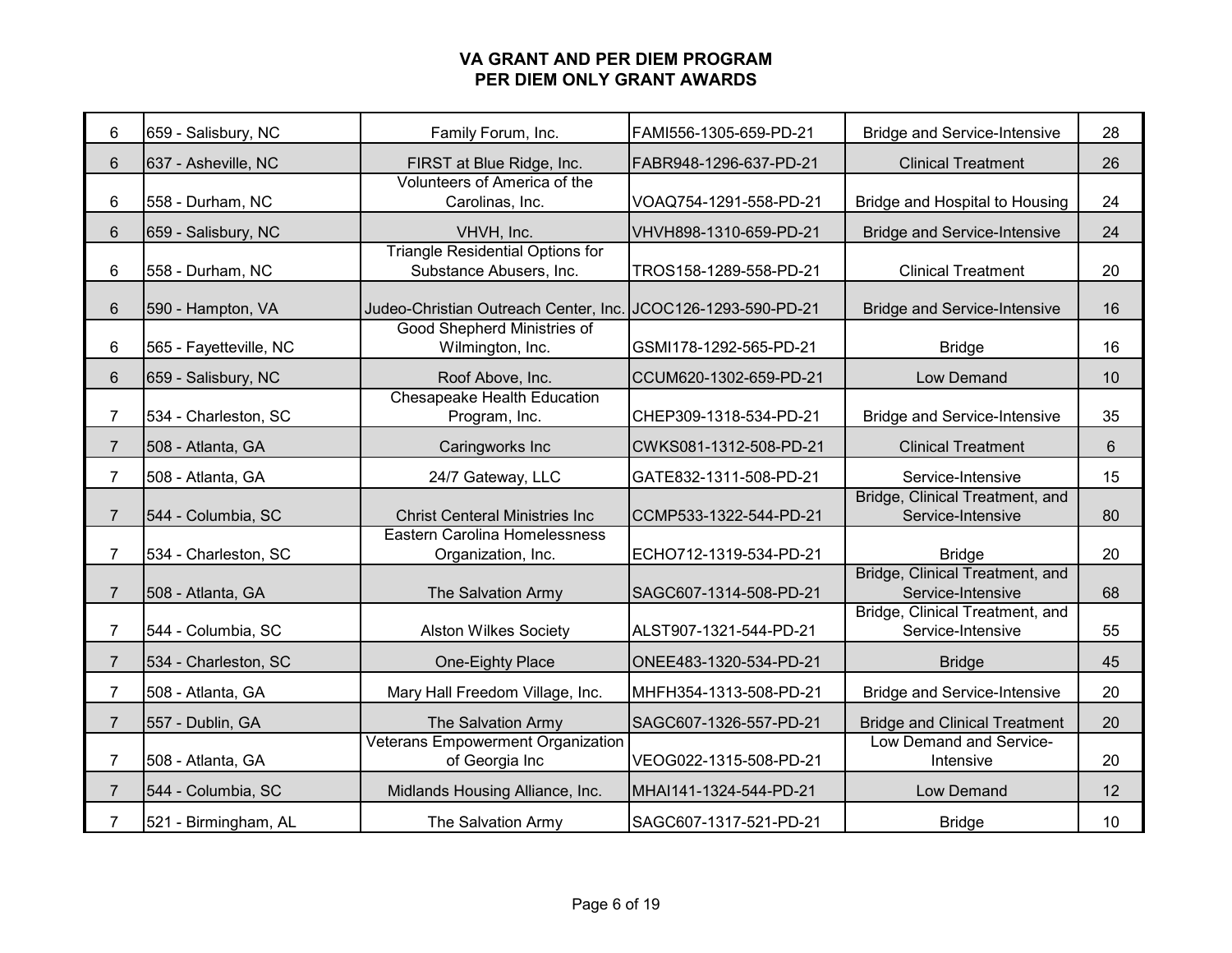| 8 | 672 - San Juan, PR    | Casa del Peregrino Aguadilla, Inc.                            | CDPA904-1351-672-PD-21 | Bridge, Low Demand, and<br>Service-Intensive                                 | 15  |
|---|-----------------------|---------------------------------------------------------------|------------------------|------------------------------------------------------------------------------|-----|
| 8 | 675 - Orlando, FL     | <b>Aspire Health Partners</b>                                 | ASPI233-1357-675-PD-21 | Bridge, Low Demand, and<br>Service-Intensive                                 | 54  |
| 8 | 673 - Tampa, FL       | <b>Agency For Community Treatment</b><br>Services Inc         | AFCT626-1353-673-PD-21 | <b>Bridge and Service-Intensive</b>                                          | 24  |
| 8 | 573 - Gainesville, FL | Clara White Mission, Inc.                                     | CWMI104-1346-573-SC-21 | Service Center                                                               |     |
| 8 | 546 - Miami, FL       | <b>Purpose Built Families Foundation</b>                      | KEYS670-1338-546-PD-21 | <b>Bridge and Service-Intensive</b>                                          | 45  |
| 8 | 546 - Miami, FL       | Volunteers of America of Florida, Inc. VOAJ992-1341-546-SC-21 |                        | Service Center                                                               |     |
| 8 | 673 - Tampa, FL       | Volunteers of America of Florida, Inc. VOAJ992-1356-673-PD-21 |                        | <b>Clinical Treatment</b>                                                    | 12  |
| 8 | 516 - Bay Pines, FL   | Volunteers of America of Florida, Inc. VOAJ992-1335-516-PD-21 |                        | <b>Bridge and Clinical Treatment</b>                                         | 44  |
| 8 | 546 - Miami, FL       | Volunteers of America of Florida, Inc. VOAJ992-1342-546-PD-21 |                        | Bridge, Clinical Treatment,<br>Hospital to Housing and Service-<br>Intensive | 45  |
| 8 | 675 - Orlando, FL     | Volunteers of America of Florida, Inc. VOAJ992-1364-675-PD-21 |                        | Bridge, Clinical Treatment, and<br>Service-Intensive                         | 80  |
| 8 | 573 - Gainesville, FL | Volunteers of America of Florida, Inc. VOAJ992-1350-573-PD-21 |                        | Bridge, Clinical Treatment, and<br>Service-Intensive                         | 172 |
| 8 | 573 - Gainesville, FL | Clara White Mission, Inc.                                     | CWMI104-1347-573-PD-21 | <b>Bridge and Service-Intensive</b>                                          | 31  |
| 8 | 546 - Miami, FL       | Camillus House Inc                                            | CAMI862-1336-546-PD-21 | Bridge, Low Demand, and<br>Service-Intensive                                 | 56  |
| 8 | 516 - Bay Pines, FL   | Society of St. Vincent de Paul South<br>Pinellas, Inc.        | SSVA770-1333-516-PD-21 | Bridge, Hospital to Housing and<br>Low Demand                                | 55  |
| 8 | 675 - Orlando, FL     | The Transition House, Inc.                                    | THIP913-1362-675-PD-21 | <b>Clinical Treatment</b>                                                    | 44  |
| 8 | 516 - Bay Pines, FL   | Homeless Emergency Project, Inc.                              | HEPI694-1332-516-PD-21 | <b>Clinical Treatment</b>                                                    | 40  |
| 8 | 675 - Orlando, FL     | Housing for Homeless, Inc.                                    | HFHI409-1361-675-PD-21 | Bridge, Low Demand, and<br>Service-Intensive                                 | 31  |
| 8 | 673 - Tampa, FL       | STEPS to Recovery, Inc.                                       | STRI597-1354-673-PD-21 | <b>Clinical Treatment</b>                                                    | 30  |
| 8 | 573 - Gainesville, FL | The Transition House, Inc.                                    | THIP913-1348-573-PD-21 | <b>Clinical Treatment</b>                                                    | 30  |
| 8 | 546 - Miami, FL       | New Hope CORPS Inc.                                           | NHCO678-1339-546-PD-21 | <b>Clinical Treatment</b>                                                    | 25  |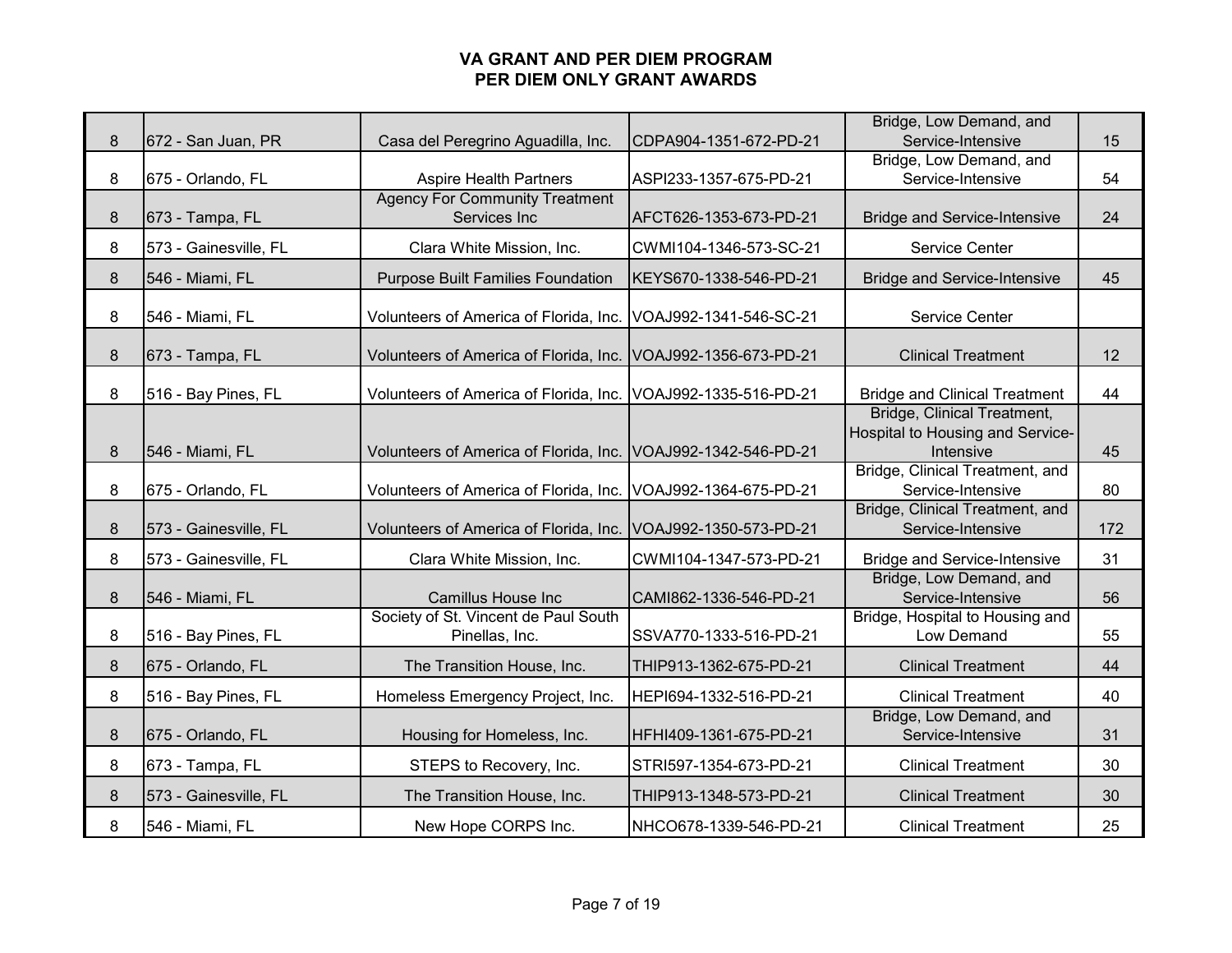| 8 | 546 - Miami, FL                          | Carrfour Supportive Housing, Inc.                                 | CSHI766-1337-546-PD-21 | <b>Clinical Treatment</b>                                            | 20 |
|---|------------------------------------------|-------------------------------------------------------------------|------------------------|----------------------------------------------------------------------|----|
| 8 | 675 - Orlando, FL                        | Halifax Urban Ministries, Inc.                                    | HUMS922-1360-675-PD-21 | Low Demand                                                           | 20 |
| 8 | 675 - Orlando, FL                        | Vietnam And All Veterans Of Brevard<br><b>Inc</b>                 | VVOB679-1363-675-PD-21 | <b>Bridge and Service-Intensive</b>                                  | 19 |
| 8 | 548 - West Palm Beach, FL                | The Salvation Army                                                | SAGC607-1345-548-PD-21 | Service-Intensive                                                    | 15 |
| 8 | 573 - Gainesville, FL                    | VETSPACE, Inc.                                                    | VETS229-1349-573-PD-21 | <b>Bridge</b>                                                        | 14 |
| 8 | 516 - Bay Pines, FL                      | Boley Centers, Inc.                                               | BOLE089-1330-516-PD-21 | <b>Bridge and Service-Intensive</b>                                  | 13 |
| 8 | 548 - West Palm Beach, FL                | Faith, Hope, Love, Charity, Inc.                                  | FHLC807-1343-548-PD-21 | <b>Bridge</b>                                                        | 8  |
| 8 | 675 - Orlando, FL                        | <b>BRIDGES BTC</b>                                                | BRID505-1358-675-PD-21 | Service-Intensive                                                    | 6  |
| 9 | 596 - Lexington, KY                      | Hope Center, Inc.                                                 | HOPE296-1366-596-PD-21 | <b>Bridge and Service-Intensive</b>                                  | 30 |
| 9 | 626 - Middle Tennessee HCS,<br><b>TN</b> | Pennyroyal Regional Mental Health<br>Mental Retardation Board Inc | PNMH739-1379-626-PD-21 | <b>Clinical Treatment and Service-</b><br>Intensive                  | 50 |
| 9 | 614 - Memphis, TN                        | <b>Barron Heights Community</b><br><b>Development Corporation</b> | BHCD468-1371-614-PD-21 | Bridge, Low Demand, and<br>Service-Intensive                         | 40 |
| 9 | 626 - Middle Tennessee HCS.<br><b>TN</b> | Matthew 25, Inc.                                                  | MATT641-1376-626-PD-21 | <b>Clinical Treatment and Service-</b><br>Intensive                  | 41 |
| 9 | 603 - Louisville, KY                     | The Salvation Army                                                | SAGC607-1369-603-PD-21 |                                                                      | 40 |
| 9 | 603 - Louisville, KY                     | The Healing Place                                                 | THPL775-1368-603-PD-21 | <b>Clinical Treatment and Low</b><br>Demand                          | 72 |
| 9 | 614 - Memphis, TN                        | <b>Cocaine and Alcohol Awareness</b><br>Program, Inc.             | CAAP699-1372-614-PD-21 | Bridge, Clinical Treatment,<br>Hospital to Housing and Low<br>Demand | 53 |
| 9 | 626 - Middle Tennessee HCS,<br><b>TN</b> | Buffalo Valley, Inc.                                              | BUFF964-1375-626-PD-21 | <b>Clinical Treatment and Service-</b><br>Intensive                  | 45 |
| 9 | 621 - Mountain Home, TN                  | Steps House, Inc.                                                 | STEP038-1373-621-PD-21 | Bridge, Clinical Treatment, and<br>Service-Intensive                 | 45 |
| 9 | 626 - Middle Tennessee HCS,<br><b>TN</b> | <b>Operation Stand Down Tennessee</b>                             | OSDT832-1378-626-PD-21 | <b>Bridge and Service-Intensive</b>                                  | 42 |
| 9 | 626 - Middle Tennessee HCS,<br><b>TN</b> | Room in the Inn, Inc.                                             | RITI413-1380-626-PD-21 | Hospital to Housing, Low<br>Demand and Service-Intensive             | 34 |
| 9 | 596 - Lexington, KY                      | <b>Foundation For Affordable Housing</b><br><b>Inc</b>            | FFAH747-1365-596-PD-21 | <b>Bridge and Service-Intensive</b>                                  | 32 |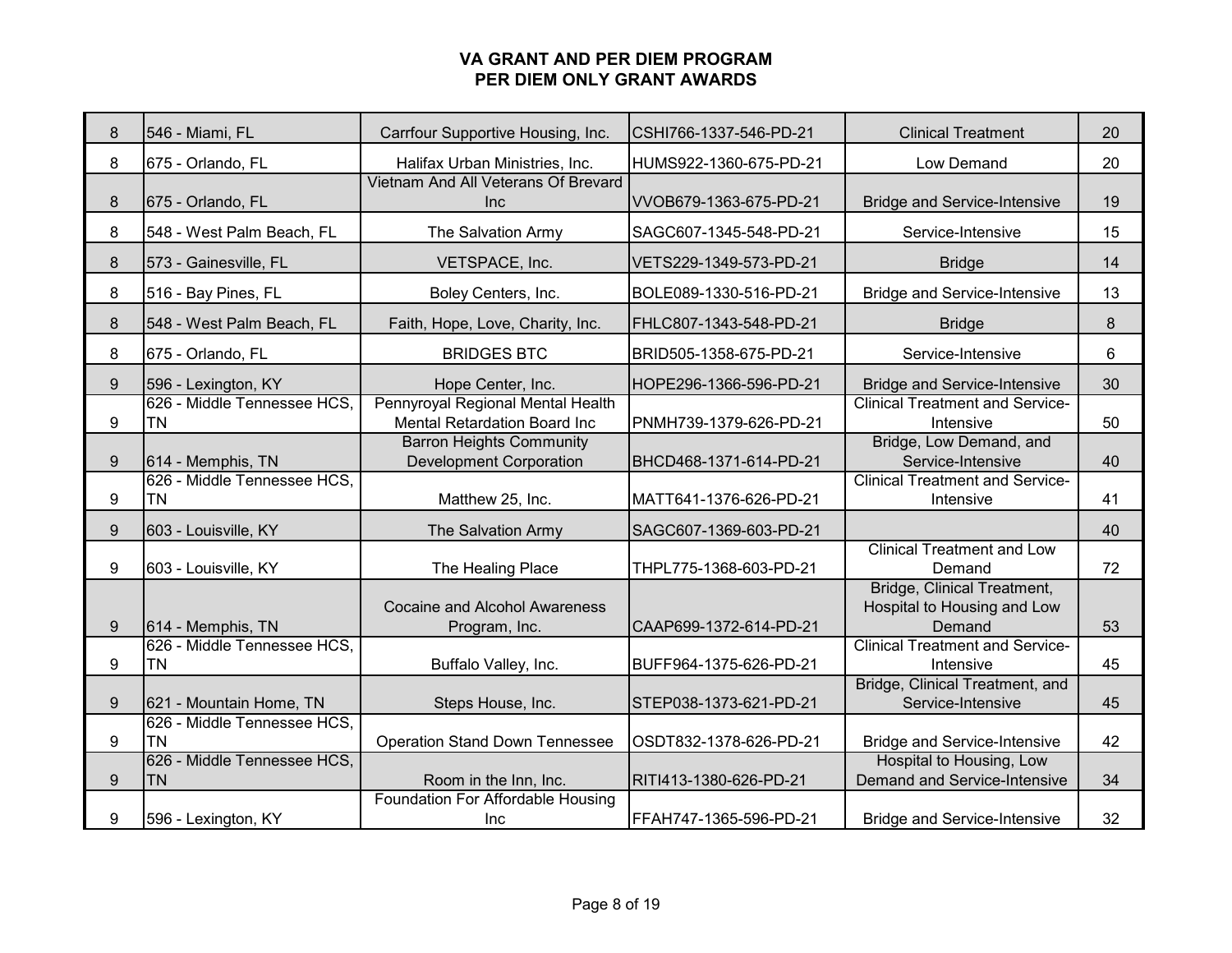|    |                             | Society of St. Vincent de Paul Council                                |                        |                                                                                                |     |
|----|-----------------------------|-----------------------------------------------------------------------|------------------------|------------------------------------------------------------------------------------------------|-----|
| 9  | 603 - Louisville, KY        | of Louisville                                                         | SSVD110-1367-603-PD-21 | <b>Bridge and Service-Intensive</b>                                                            | 20  |
| 9  | 603 - Louisville, KY        | Wayside Christian Mission                                             | WCMP139-1370-603-PD-21 | <b>Bridge and Service-Intensive</b>                                                            | 16  |
| 9  | 621 - Mountain Home, TN     | The Salvation Army                                                    | SAGC607-1374-621-PD-21 | Service-Intensive                                                                              | 15  |
|    | 626 - Middle Tennessee HCS, |                                                                       |                        |                                                                                                |     |
| 9  | <b>TN</b>                   | <b>Operation Stand Down Tennessee</b>                                 | OSDT832-1377-626-SC-21 | Service Center                                                                                 |     |
| 10 | 515 - Battle Creek, MI      | <b>Community Rebuilders</b>                                           | CREB108-1385-515-PD-21 | <b>Bridge</b>                                                                                  | 30  |
| 10 | 553 - Detroit, MI           | <b>Operation Welcome Home</b>                                         | OWHM720-1404-553-PD-21 | <b>Bridge, Clinical Treatment,</b><br>Hospital to Housing, Low<br>Demand and Service-Intensive | 30  |
| 10 | 583 - Indianapolis, IN      | HVAF of Indiana, Inc.                                                 | HVAF547-1407-583-SC-21 | <b>Service Center</b>                                                                          |     |
| 10 | 583 - Indianapolis, IN      | HVAF of Indiana, Inc.                                                 | HVAF547-1408-583-PD-21 | Bridge, Clinical Treatment, and<br>Service-Intensive                                           | 121 |
| 10 | 515 - Battle Creek, MI      | Boysville of Michigan, Inc.                                           | BOYM326-1384-515-PD-21 | Low Demand                                                                                     | 18  |
| 10 | 553 - Detroit, MI           | Volunteers of America of Michigan,<br>Inc.                            | VOAG662-1405-553-PD-21 | <b>Clinical Treatment and Low</b><br>Demand                                                    | 60  |
| 10 | 539 - Cincinnati, OH        | Joseph House, Inc.                                                    | JHIP835-1388-539-PD-21 | <b>Clinical Treatment</b>                                                                      | 43  |
| 10 | 541 - Cleveland, OH         | West Side Catholic Center                                             | WSCC687-1400-541-PD-21 | Service-Intensive                                                                              | 6   |
| 10 | 583 - Indianapolis, IN      | HealthNet, Inc.                                                       | HEAL827-1406-583-PD-21 | <b>Bridge and Service-Intensive</b>                                                            | 15  |
| 10 | 539 - Cincinnati, OH        | Volunteers of America Ohio & Indiana VOAO121-1392-539-PD-21           |                        |                                                                                                | 48  |
| 10 | 539 - Cincinnati, OH        | <b>Ohio Valley Goodwill Industries</b><br>Rehabilitation Center, Inc. | OVGI062-1389-539-PD-21 | <b>Bridge</b>                                                                                  | 15  |
| 10 | 538 - Chillicothe, OH       | <b>Pickaway County Community Action</b><br>Organization               | PCCA252-1387-538-PD-21 | Service-Intensive                                                                              | 6   |
| 10 | 553 - Detroit, MI           | Michigan Veterans Foundation, Inc.                                    | MICH628-1403-553-PD-21 | Bridge, Low Demand, and<br>Service-Intensive                                                   | 104 |
| 10 | 541 - Cleveland, OH         | Family & Community Services, Inc.                                     | FACS451-1395-541-PD-21 | Bridge, Low Demand, and<br>Service-Intensive                                                   | 100 |
| 10 | 541 - Cleveland, OH         | Volunteers of America Ohio & Indiana VOAO121-1399-541-PD-21           |                        | Bridge, Clinical Treatment, and<br>Service-Intensive                                           | 48  |
| 10 | 757 - Columbus, OH          | Volunteers of America Ohio & Indiana VOAO121-1415-757-PD-21           |                        | <b>Bridge and Service-Intensive</b>                                                            | 40  |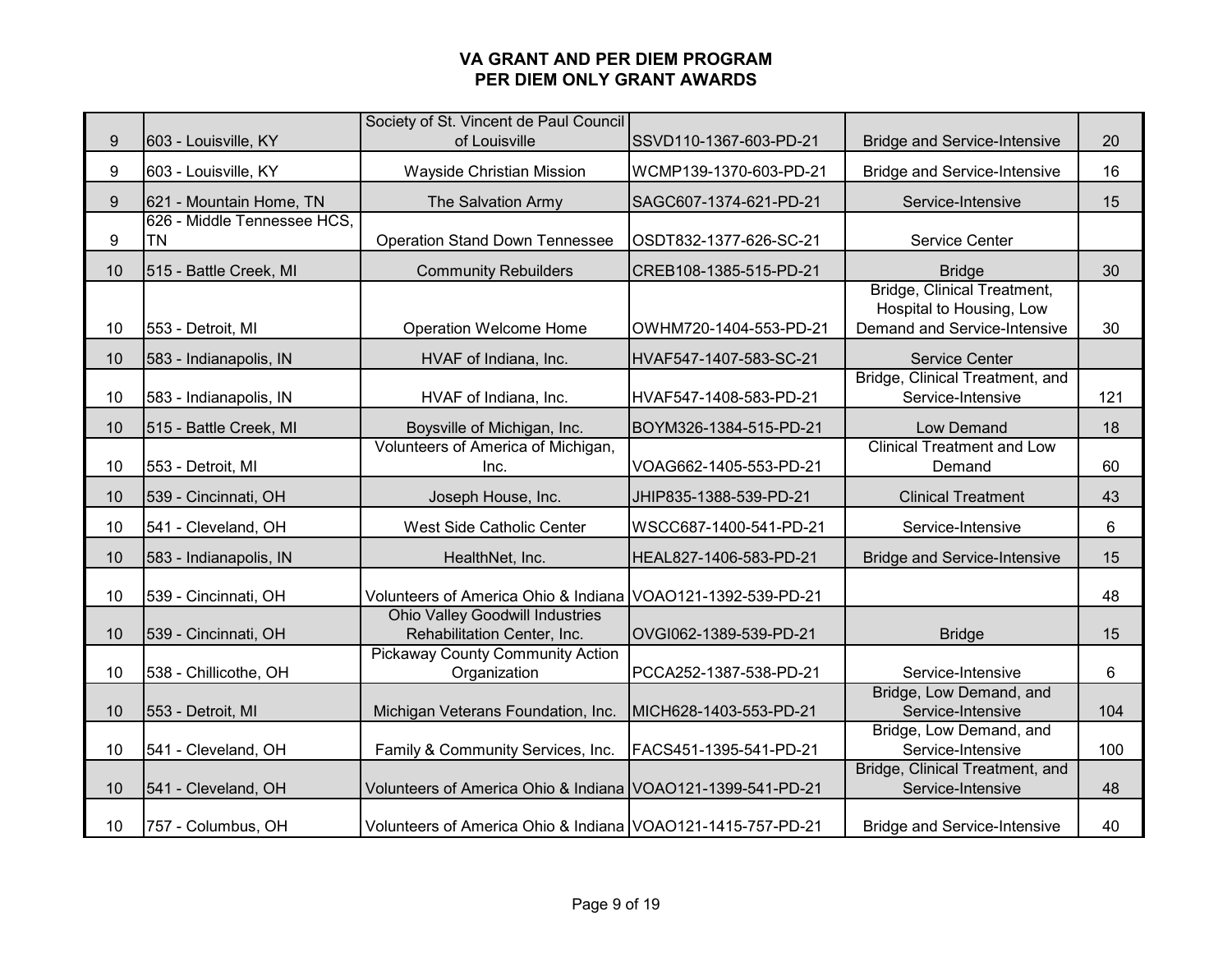| 10 | 552 - Dayton, OH                   | Volunteers of America Ohio & Indiana VOAO121-1402-552-PD-21   |                        | <b>Bridge and Service-Intensive</b> | 30 |
|----|------------------------------------|---------------------------------------------------------------|------------------------|-------------------------------------|----|
|    | 610 - Northern Indiana HCS,        |                                                               |                        |                                     |    |
| 10 | IN.                                | Volunteers of America Ohio & Indiana VOAO121-1411-610-PD-21   |                        | <b>Bridge and Service-Intensive</b> | 25 |
| 10 | 541 - Cleveland, OH                | Lutheran Metropolitan Ministry                                | LUTH756-1397-541-PD-21 | Low Demand                          | 25 |
| 10 | 655 - Saginaw, MI                  | Goodwill Industries of Northern<br>Michigan, Inc.             | GINM268-1413-655-PD-21 | <b>Bridge and Service-Intensive</b> | 24 |
| 10 | 539 - Cincinnati, OH               | Shelterhouse Volunteer Group dba<br>Drop Inn Center           | SVGI479-1390-539-PD-21 | Low Demand                          | 20 |
| 10 | 610 - Northern Indiana HCS,<br>IN  | Shepherd's House, Inc.                                        | SHPH845-1410-610-PD-21 | <b>Clinical Treatment</b>           | 20 |
| 10 | 538 - Chillicothe, OH              | <b>Lutheran Social Services Of Central</b><br>Ohio Inc        | LSSO586-1386-538-PD-21 | <b>Clinical Treatment</b>           | 16 |
| 10 | 610 - Northern Indiana HCS,<br>IN. | Center for the Homeless, Inc.                                 | CFTH544-1409-610-PD-21 | <b>Bridge and Service-Intensive</b> | 15 |
| 10 | 541 - Cleveland, OH                | Young Men's Christian Association of<br>Cleveland Ohio, Inc.  | YMGC728-1401-541-PD-21 | <b>Clinical Treatment</b>           | 14 |
| 10 | 506 - Ann Arbor, MI                | <b>Michigan Ability Partners</b>                              | MAPP768-1381-506-PD-21 | <b>Bridge</b>                       | 12 |
| 10 | 506 - Ann Arbor, MI                | <b>Salvation Army</b>                                         | SAWC971-1383-506-PD-21 | <b>Bridge</b>                       | 11 |
| 10 | 506 - Ann Arbor, MI                | My Brother's Keeper of Genesee<br>County, Inc.                | MBKG247-1382-506-PD-21 | <b>Bridge</b>                       | 10 |
| 10 | 539 - Cincinnati, OH               | <b>Welcome House of Northern</b><br>Kentucky, Inc.            | WHKY382-1393-539-PD-21 | <b>Bridge and Service-Intensive</b> | 10 |
| 10 | 541 - Cleveland, OH                | Stella Maris, Inc.                                            | STEL181-1398-541-PD-21 | <b>Clinical Treatment</b>           | 8  |
| 10 | 757 - Columbus, OH                 | Licking/Knox Goodwill Industries, Inc. LICK782-1414-757-PD-21 |                        | Service-Intensive                   | 5  |
| 10 | 541 - Cleveland, OH                | Family & Community Services, Inc.                             | FACS451-1394-541-SC-21 | Service Center                      |    |
| 12 | 578 - Hines, IL                    | <b>Midwest Shelter for Homeless</b><br>Veterans, Inc.         | MSHV985-1427-578-PD-21 | Low Demand                          | 5  |
| 12 | 695 - Milwaukee, WI                | Center for Veterans Issues, Ltd.                              | CFVI359-1432-695-PD-21 |                                     | 74 |
| 12 | 578 - Hines, IL                    | Family & Friends Day Center, Inc.                             | FFDC662-1426-578-PD-21 | Low Demand                          | 8  |
| 12 | 550 - Danville, IL                 | The Salvation Army                                            | SANE910-1424-550-PD-21 | <b>Bridge</b>                       | 31 |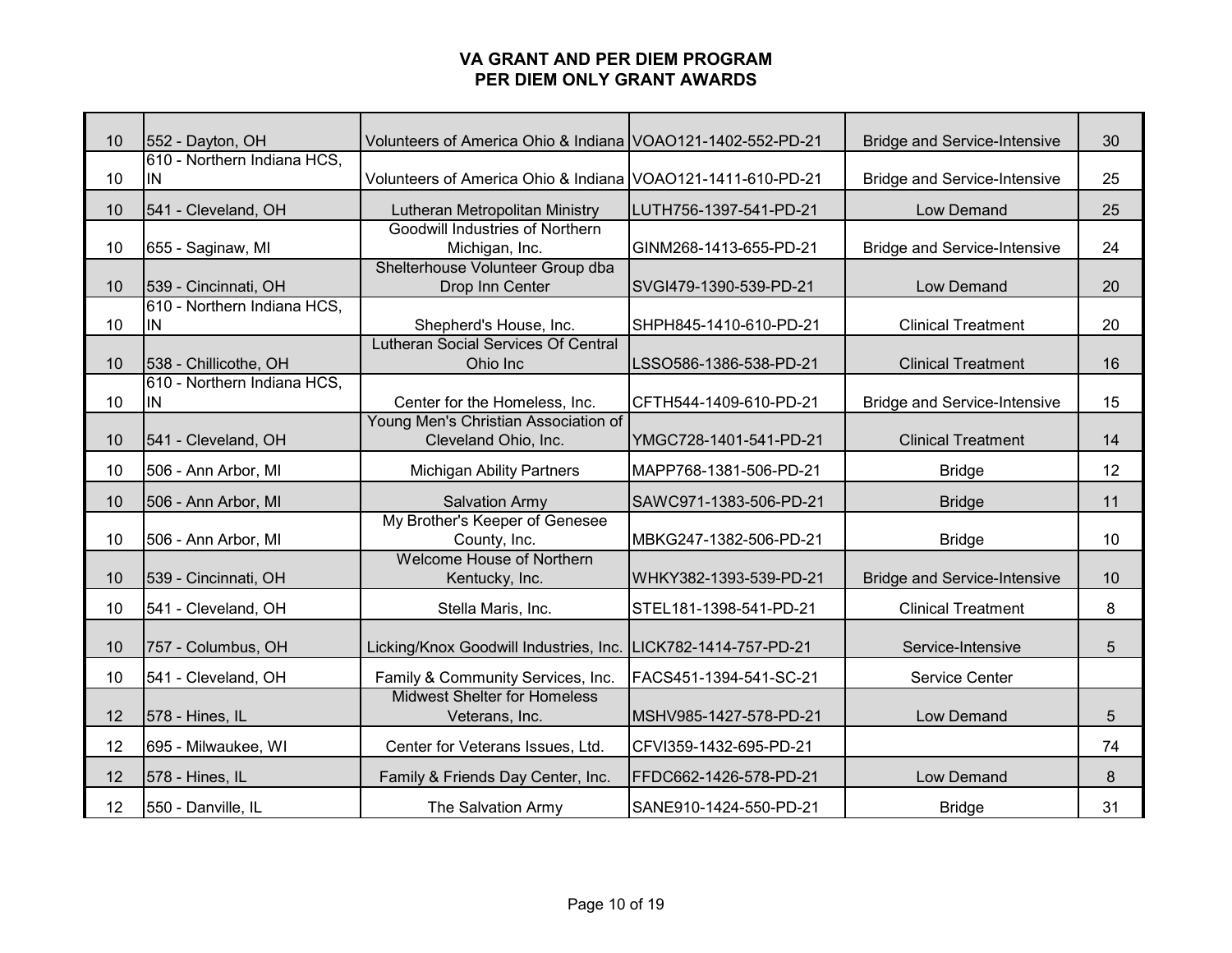| 12 | 550 - Danville, IL                          | Home Sweet Home Ministries, Inc.                            | HSHM350-1422-550-PD-21 | Service-Intensive                                    | $\overline{7}$ |
|----|---------------------------------------------|-------------------------------------------------------------|------------------------|------------------------------------------------------|----------------|
| 12 | 537 - Jesse Brown VAMC<br>(Chicago), IL     | Featherfist                                                 | FEAT583-1417-537-PD-21 | <b>Bridge and Service-Intensive</b>                  | 60             |
| 12 | 695 - Milwaukee, WI                         | <b>Wisconsin Department of Veterans</b><br><b>Affairs</b>   | WDVA493-1435-695-PD-21 | <b>Clinical Treatment and Service-</b><br>Intensive  | 57             |
| 12 | 537 - Jesse Brown VAMC<br>(Chicago), IL     | Volunteers of America of Illinois                           | VOAP047-1420-537-PD-21 | Bridge, Clinical Treatment, and<br>Service-Intensive | 50             |
| 12 | 537 - Jesse Brown VAMC<br>(Chicago), IL     | The Inner Voice Inc.                                        | INNV143-1419-537-PD-21 | <b>Bridge and Low Demand</b>                         | 50             |
| 12 | 607 - Madison, WI                           | Rock Valley Community Programs,<br>Inc.                     | RVCP843-1430-607-PD-21 | <b>Clinical Treatment and Service-</b><br>Intensive  | 48             |
| 12 | 537 - Jesse Brown VAMC<br>(Chicago), IL     | <b>Featherfist Development Corporation</b><br><b>NPO</b>    | FDEV776-1418-537-PD-21 | Bridge, Clinical Treatment, and<br>Service-Intensive | 40             |
| 12 | 607 - Madison, WI                           | Porchlight, Inc.                                            | PORC521-1429-607-PD-21 | Hospital to Housing and Service-<br>Intensive        | 24             |
| 12 | 556 - Captain James A Lovell<br><b>FHCC</b> | <b>Transitional Living Services</b>                         | TLSI887-1425-556-PD-21 | <b>Bridge and Service-Intensive</b>                  | 20             |
| 12 | 550 - Danville, IL                          | <b>Fifth Street Renaissance</b>                             | FIFT379-1421-550-PD-21 | Service-Intensive                                    | 15             |
| 12 | 607 - Madison, WI                           | Rosecrance, Inc.                                            | ROSE167-1431-607-PD-21 | <b>Clinical Treatment</b>                            | 12             |
| 12 | 695 - Milwaukee, WI                         | Guest House of Milwaukee, Inc.                              | GHOM301-1433-695-PD-21 | Service-Intensive                                    | 12             |
| 12 | 550 - Danville, IL                          | South Side Office of Concern                                | SSOC520-1423-550-PD-21 | Low Demand                                           | 10             |
| 12 | 537 - Jesse Brown VAMC<br>(Chicago), IL     | The Boulevard of Chicago                                    | THE5641-1428-537-PD-21 | <b>Hospital to Housing</b>                           | 10             |
| 12 | 695 - Milwaukee, WI                         | New Community Shelter, Inc.                                 | NCSI059-1434-695-PD-21 | Service-Intensive                                    | 5              |
| 15 | 657 - St. Louis, MO                         | <b>Criminal Justice Ministry</b>                            | CRIM318-1438-657-PD-21 | <b>Clinical Treatment and Service-</b><br>Intensive  | 30             |
| 15 | 589 - Kansas City, MO                       | The Salvation Army                                          | SAKM998-1437-589-PD-21 |                                                      | 28             |
| 15 | 657 - St. Louis, MO                         | St. Patrick Center                                          | STPC499-1440-657-PD-21 | <b>Bridge</b>                                        | 5              |
| 15 | 657 - St. Louis, MO                         | Missouri Department of Mental Health MDMH987-1439-657-PD-21 |                        | <b>Clinical Treatment</b>                            | 50             |
| 15 | 657 - St. Louis, MO                         | The Salvation Army                                          | SAMO910-1442-657-PD-21 | Bridge, Clinical Treatment, and<br>Service-Intensive | 35             |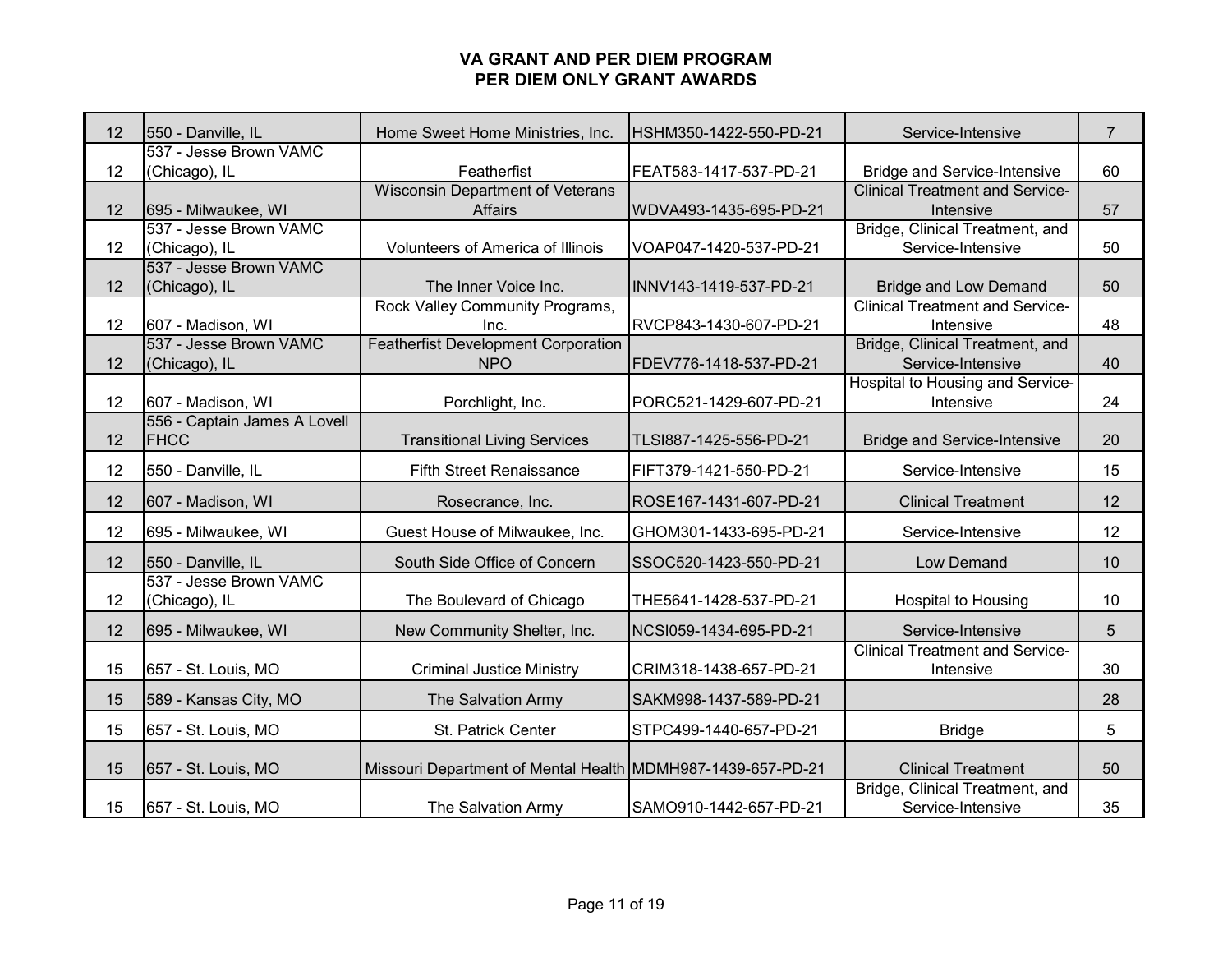|    |                          |                                                               |                        | Low Demand and Service-                                        |    |
|----|--------------------------|---------------------------------------------------------------|------------------------|----------------------------------------------------------------|----|
| 15 | 657 - St. Louis, MO      | The Eagles Nest of St Clair County                            | ENSC691-1441-657-PD-21 | Intensive                                                      | 15 |
| 15 | 589 - Kansas City, MO    | <b>Benilde Hall</b>                                           | BENI790-1436-589-PD-21 | Service-Intensive                                              | 8  |
| 16 | 580 - Houston, TX        | <b>Castle Cares Community Ministries</b>                      | CCCM674-1450-580-PD-21 | <b>Clinical Treatment, Service</b><br>Intensive and Low Demand | 52 |
|    |                          | Region XII Commission on Mental                               |                        |                                                                |    |
| 16 | 586 - Jackson, MS        | Health & Retardation                                          | RXII487-1457-586-PD-21 | <b>Bridge and Clinical Treatment</b>                           | 17 |
|    |                          | <b>Volunteers of America Southeast</b>                        |                        | Bridge, Low Demand, and                                        |    |
| 16 | 629 - New Orleans, LA    | Louisiana, Inc.                                               | VOAN750-1463-629-PD-21 | Service-Intensive<br><b>Clinical Treatment and Service-</b>    | 46 |
| 16 | 520 - Gulf Coast HCS, MS | Volunteers of America Southeast, Inc. VOAS329-1447-520-PD-21  |                        | Intensive                                                      | 38 |
|    |                          | Mississippi Center for Police and                             |                        |                                                                |    |
| 16 | 586 - Jackson, MS        | <b>Sheriffs</b>                                               | MCPS096-1456-586-PD-21 | <b>Bridge</b>                                                  | 25 |
|    |                          | <b>Volunteers of America Greater Baton</b>                    |                        |                                                                |    |
| 16 | 629 - New Orleans, LA    | Rouge, Inc.                                                   | VOAB853-1462-629-PD-21 | Service-Intensive                                              | 9  |
|    |                          | <b>Volunteers of America of North</b>                         |                        | <b>Clinical Treatment and Service-</b>                         |    |
| 16 | 667 - Shreveport, LA     | Louisiana                                                     | VOAA820-1464-667-PD-21 | Intensive                                                      | 46 |
|    |                          |                                                               |                        | Bridge, Clinical Treatment, and                                |    |
| 16 | 520 - Gulf Coast HCS, MS | The Salvation Army                                            | SAGC607-1445-520-PD-21 | Service-Intensive                                              | 15 |
|    |                          | <b>Quad Area Community Action</b>                             |                        | <b>Low Demand and Service-</b>                                 |    |
| 16 | 629 - New Orleans, LA    | Agency, Inc.                                                  | QACA570-1460-629-PD-21 | Intensive                                                      | 39 |
| 16 | 520 - Gulf Coast HCS, MS | Volunteers of America of Florida, Inc. VOAJ992-1446-520-PD-21 |                        | <b>Clinical Treatment</b>                                      | 30 |
| 16 | 629 - New Orleans, LA    | Gateway Foundation, Inc.                                      | GFNI367-1459-629-PD-21 | <b>Clinical Treatment</b>                                      | 72 |
|    |                          |                                                               |                        | Bridge, Clinical Treatment, Low                                |    |
| 16 | 580 - Houston, TX        | United States Veterans Initiative                             | USVI752-1455-580-PD-21 | Demand and Service Intensive                                   | 72 |
| 16 | 580 - Houston, TX        | The Salvation Army                                            | SAGC607-1453-580-PD-21 | <b>Bridge</b>                                                  | 30 |
| 16 | 564 - Fayetteville, AR   | HOUSE, Inc.                                                   | HOUS894-1448-564-PD-21 | <b>Bridge and Service-Intensive</b>                            | 25 |
| 16 | 598 - Little Rock, AR    | St. Francis House, Inc.                                       | SFHI783-1458-598-PD-21 | <b>Clinical Treatment</b>                                      | 24 |
| 16 | 629 - New Orleans, LA    | <b>Start Corporation</b>                                      | STAR098-1461-629-PD-21 | Low Demand and Service-<br>Intensive                           | 21 |
| 16 | 502 - Alexandria, LA     | Catholic Services Acadiana, Inc.                              | CSAC497-1444-502-PD-21 | <b>Bridge and Low Demand</b>                                   | 16 |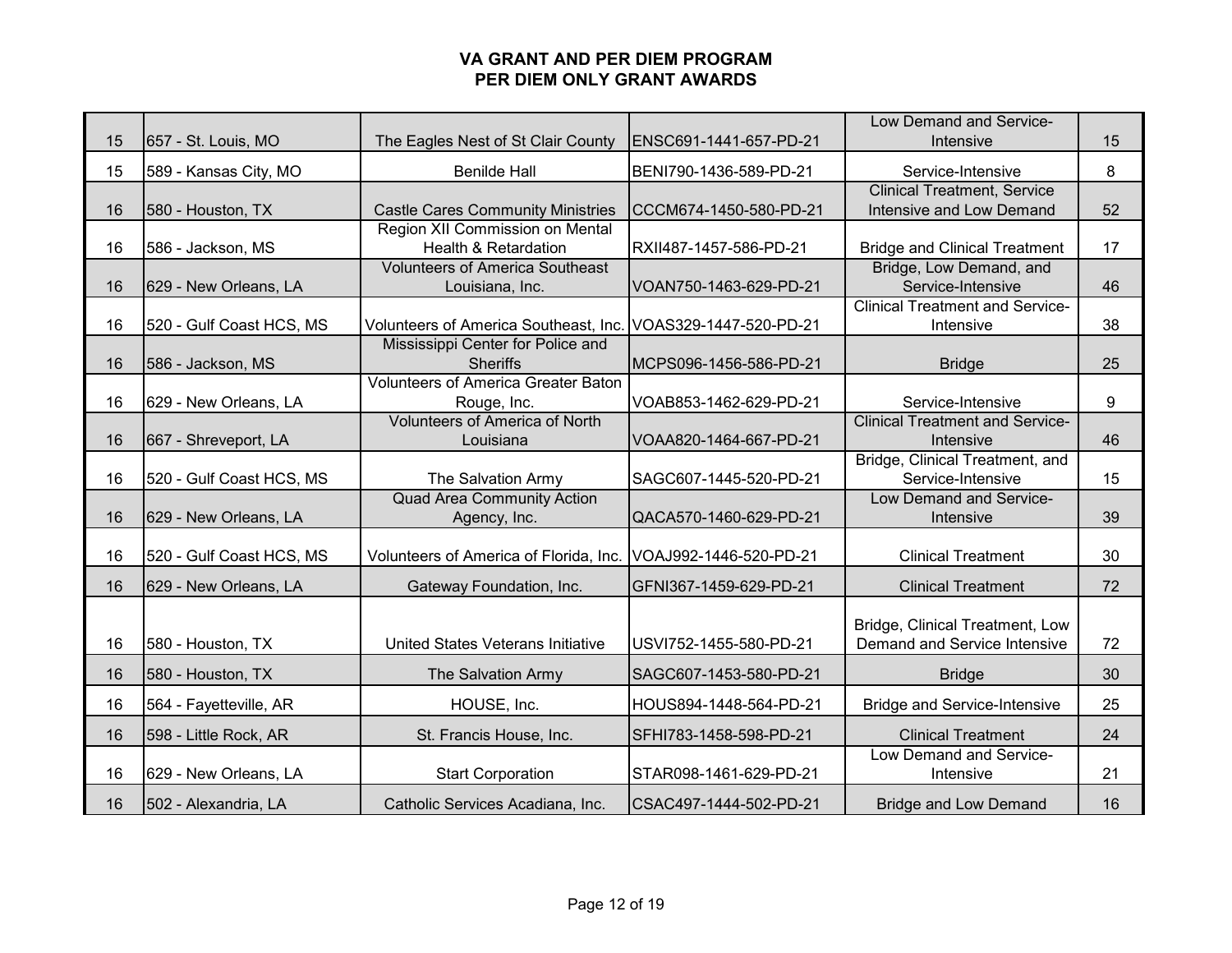| 16 | 580 - Houston, TX        | Santa Maria Hostel, Inc.                                                            | SMHI131-1452-580-PD-21 | Service-Intensive                                               | 8  |
|----|--------------------------|-------------------------------------------------------------------------------------|------------------------|-----------------------------------------------------------------|----|
| 16 | 580 - Houston, TX        | United States Veterans Initiative                                                   | USVI752-1454-580-SC-21 | Service Center                                                  |    |
| 17 | 549 - Dallas, TX         | Mental Health Mental Retardation of<br><b>Tarrant County</b>                        | MHMR456-1465-549-PD-21 | <b>Clinical Treatment</b>                                       | 30 |
| 17 | 671 - San Antonio, TX    | American GI Forum National Veterans<br>Outreach Program, Inc.                       | AGFN203-1469-671-PD-21 | Bridge, Clinical Treatment, Low<br>Demand and Service Intensive | 80 |
| 17 | 549 - Dallas, TX         | The Salvation Army                                                                  | SAGC607-1467-549-PD-21 | <b>Bridge and Clinical Treatment</b>                            | 70 |
| 17 | 549 - Dallas, TX         | <b>UGM Of Dallas</b>                                                                | UGMD612-1468-549-PD-21 | <b>Bridge and Low Demand</b>                                    | 36 |
| 17 | 674 - Temple, TX         | Community Partnership for the<br>Homeless, Inc.                                     | CPFH369-1471-674-PD-21 | <b>Bridge and Service-Intensive</b>                             | 32 |
| 17 | 549 - Dallas, TX         | Presbyterian Night Shelter of Tarrant<br>County                                     | PNST591-1466-549-PD-21 | <b>Bridge and Service-Intensive</b>                             | 30 |
| 17 | 671 - San Antonio, TX    | Haven For Hope Of Bexar County                                                      | HHBC412-1470-671-PD-21 | <b>Bridge and Low Demand</b>                                    | 20 |
| 17 | 756 - El Paso, TX        | Opportunity Center for the Homeless                                                 | OCFH199-1473-756-PD-21 | <b>Bridge and Service-Intensive</b>                             | 20 |
| 17 | 674 - Temple, TX         | Heart Of Texas Region Mental Health<br><b>Mental Retardation Center</b>             | HTRM958-1472-674-PD-21 | Service-Intensive                                               | 5  |
| 19 | 554 - Denver, CO         | <b>Catholic Charities and Community</b><br>Services of the Archdiocese of<br>Denver | CCCO679-1482-554-PD-21 | <b>Clinical Treatment and Service-</b><br>Intensive             | 42 |
| 19 | 623 - Muskogee, OK       | 12 & 12, Inc.                                                                       | TWEL962-1487-623-PD-21 | <b>Clinical Treatment</b>                                       | 31 |
| 19 | 660 - Salt Lake City, UT | First Step House, Inc.                                                              | FSHI963-1489-660-PD-21 | Bridge, Clinical Treatment, and<br>Service-Intensive            | 62 |
| 19 | 442 - Cheyenne, WY       | Community Action of Laramie County,<br>Inc.                                         | CALC887-1480-442-PD-21 | <b>Bridge</b>                                                   | 10 |
| 19 | 554 - Denver, CO         | The Salvation Army                                                                  | SACA347-1485-554-PD-21 | Bridge, Clinical Treatment, Low<br>Demand and Service Intensive | 77 |
| 19 | 554 - Denver, CO         | Colorado Coalition for the Homeless                                                 | COCH575-1483-554-PD-21 | Bridge, Clinical Treatment, Low<br>Demand and Service Intensive | 93 |
| 19 | 660 - Salt Lake City, UT | Homeless Veterans Fellowship                                                        | HVFP014-1490-660-PD-21 | <b>Bridge and Clinical Treatment</b>                            | 25 |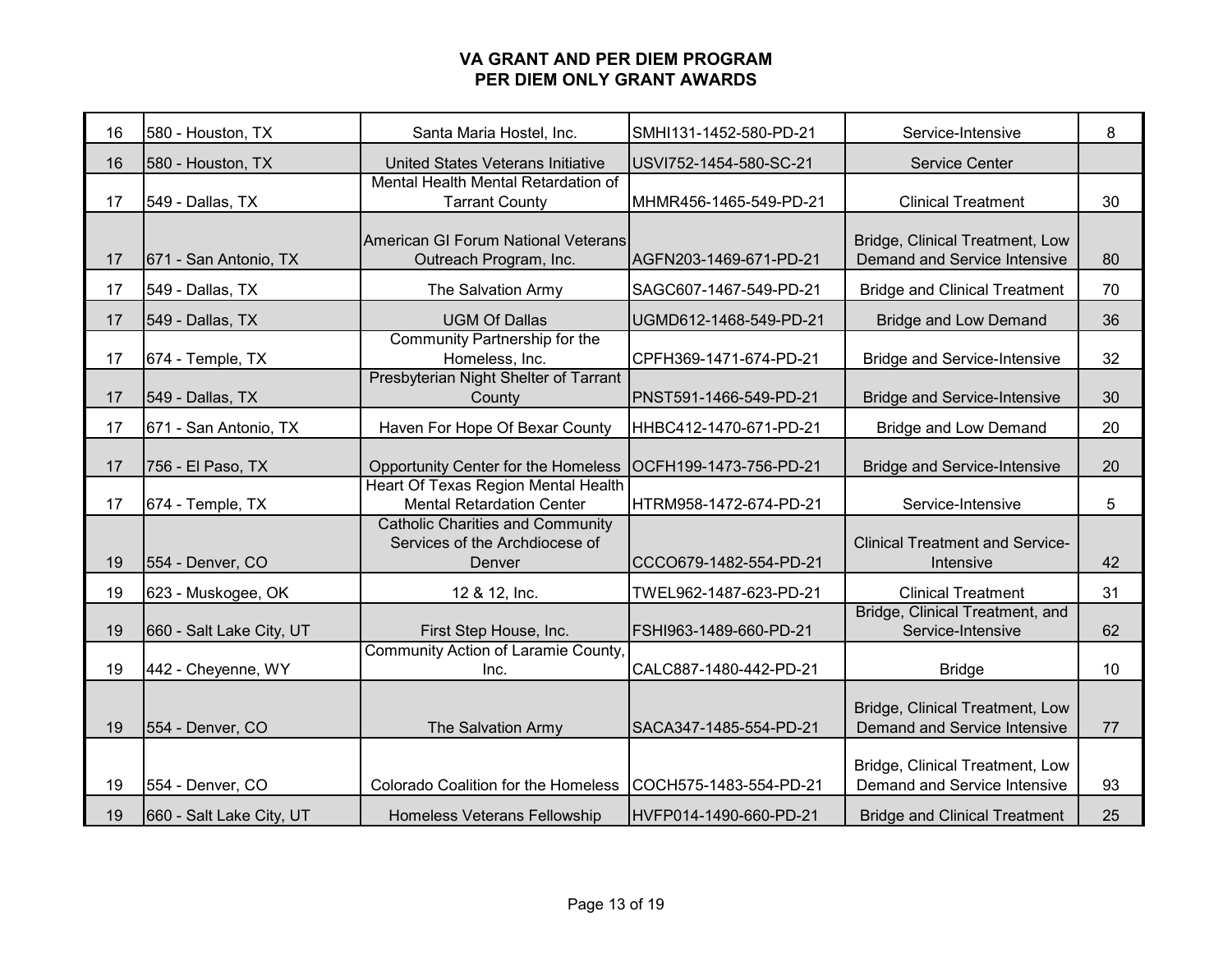|    |                          | <b>Volunteers of America Colorado</b> |                        |                                        |     |
|----|--------------------------|---------------------------------------|------------------------|----------------------------------------|-----|
| 19 | 554 - Denver, CO         | <b>Branch</b>                         | VOAC995-1486-554-PD-21 | <b>Bridge and Service-Intensive</b>    | 22  |
|    |                          |                                       |                        | <b>Clinical Treatment and Service-</b> |     |
| 19 | 436 - Montana HCS        | The Poverello Center, Inc.            | TPCI391-1478-436-PD-21 | Intensive                              | 20  |
|    |                          | Volunteers of America, Northern       |                        |                                        |     |
| 19 | 436 - Montana HCS        | Rockies                               | VOAR532-1479-436-PD-21 | <b>Bridge and Service-Intensive</b>    | 20  |
| 19 | 1436 - Montana HCS       | <b>Missoula Housing Authority</b>     | MISS506-1476-436-PD-21 | <b>Bridge and Service-Intensive</b>    | 17  |
| 19 | 635 - Oklahoma City, OK  | Phoenix Recovery Institute            | PRIP155-1488-635-PD-21 | Low Demand                             | 16  |
|    |                          | <b>Aurora Comprehensive Community</b> |                        |                                        |     |
| 19 | 554 - Denver, CO         | Mental Health Center Inc              | ACCM346-1481-554-PD-21 | <b>Clinical Treatment</b>              | 15  |
|    |                          | Volunteers of America, Northern       |                        |                                        |     |
| 19 | 666 - Sheridan, WY       | Rockies                               | VOAR532-1491-666-PD-21 | <b>Bridge and Service-Intensive</b>    | 11  |
| 19 | 554 - Denver, CO         | <b>Comitis Crisis Center Inc.</b>     | CCCI147-1484-554-PD-21 | Service-Intensive                      | 8   |
| 19 | 436 - Montana HCS        | Fort Peck Housing Authority           | FPHA070-1474-436-PD-21 | <b>Clinical Treatment</b>              | 5   |
|    |                          | North West Montana Veterans Stand     |                        |                                        |     |
| 19 | 436 - Montana HCS        | Down                                  | NMVS535-1477-436-SC-21 | <b>Service Center</b>                  |     |
| 19 | 436 - Montana HCS        | <b>Missoula Housing Authority</b>     | MISS506-1475-436-SC-21 | Service Center                         |     |
| 20 | 653 - Roseburg, OR       | Community Outreach, Inc.              | COUT094-1502-653-PD-21 | Service-Intensive                      | 5   |
|    |                          |                                       |                        | Hospital to Housing, Low               |     |
| 20 | 648 - Portland, OR       | <b>Central City Concern</b>           | CCCP816-1495-648-PD-21 | Demand and Service-Intensive           | 65  |
| 20 | 692 - White City, OR     | The Salvation Army                    | SACA347-1518-692-PD-21 | Service-Intensive                      | 12  |
| 20 | 648 - Portland, OR       | Transition Projects, Inc.             | TRPI582-1500-648-PD-21 | <b>Bridge and Service-Intensive</b>    | 56  |
|    |                          |                                       |                        | Hospital to Housing and Low            |     |
| 20 | 663 - VA Puget Sound, WA | The Salvation Army                    | SACA347-1509-663-PD-21 | Demand                                 | 38  |
|    |                          |                                       |                        |                                        |     |
|    |                          | Washington State Department of        |                        | Bridge, Clinical Treatment, Low        |     |
| 20 | 663 - VA Puget Sound, WA | <b>Veterans Affairs</b>               | WSDV074-1510-663-PD-21 | Demand and Service Intensive           | 110 |
| 20 | 663 - VA Puget Sound, WA | <b>Imagine Housing Communities</b>    | IMHC906-1508-663-PD-21 | Service-Intensive                      | 15  |
|    |                          | Housing Authority of the City of      |                        | Bridge, Clinical Treatment, and        |     |
| 20 | 648 - Portland, OR       | Longview                              | LONG000-1496-648-PD-21 | Service-Intensive                      | 35  |
| 20 | 648 - Portland, OR       | The Salvation Army                    | SACA347-1498-648-PD-21 | <b>Bridge and Service-Intensive</b>    | 48  |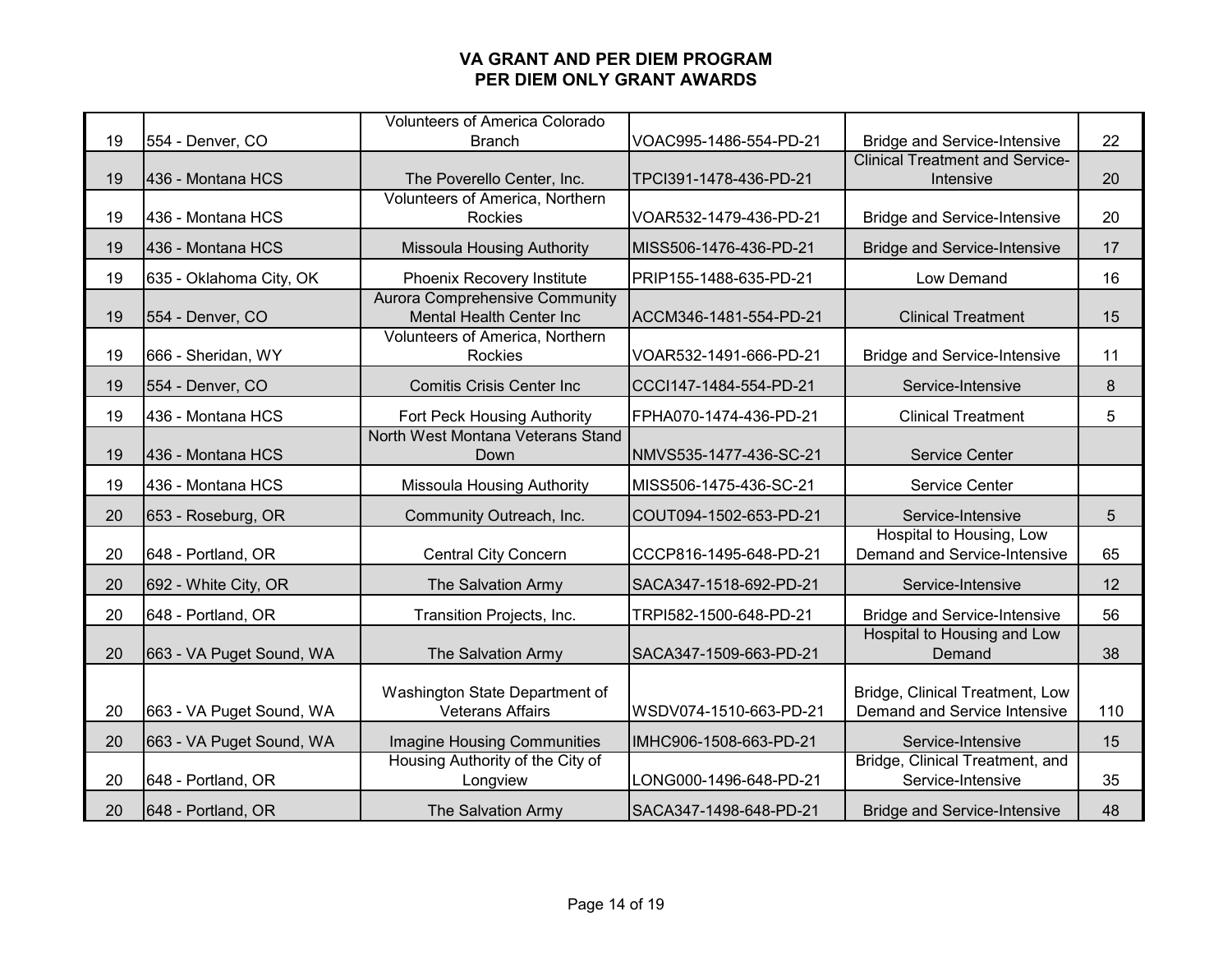|    |                          |                                                         |                        | Bridge, Low Demand, and                             |     |
|----|--------------------------|---------------------------------------------------------|------------------------|-----------------------------------------------------|-----|
| 20 | 692 - White City, OR     | Columbiacare Services, Inc.                             | CUMB831-1517-692-PD-21 | Service-Intensive                                   | 40  |
|    |                          |                                                         |                        | <b>Clinical Treatment and Service-</b>              |     |
| 20 | 648 - Portland, OR       | WestCare Oregon, Inc.                                   | WCOI136-1501-648-PD-21 | Intensive                                           | 30  |
|    |                          | Mid-Willamette Valley Community                         |                        | Bridge, Low Demand, and                             |     |
| 20 | 648 - Portland, OR       | Action Agency Inc                                       | MWVC987-1497-648-PD-21 | Service-Intensive                                   | 29  |
| 20 | 687 - Walla Walla, WA    | Housing Authority of the City of Walla<br>Walla         | HAOT250-1514-687-PD-21 | <b>Bridge and Service-Intensive</b>                 | 24  |
|    |                          | <b>Volunteers of America of Eastern</b>                 |                        |                                                     |     |
| 20 | 668 - Spokane, WA        | Washington and Northern Idaho                           | VOAT131-1511-668-PD-21 | <b>Bridge and Service-Intensive</b>                 | 22  |
| 20 | 663 - VA Puget Sound, WA | Archdiocesan Housing Authority                          | AHAD134-1506-663-PD-21 | <b>Clinical Treatment</b>                           | 18  |
| 20 | 531 - Boise, ID          | Supportive Housing and Innovative<br>Partnerships, Inc. | SHIP081-1494-531-PD-21 | Service-Intensive                                   | 15  |
|    |                          | St. Vincent de Paul Society of Lane                     |                        |                                                     |     |
| 20 | 653 - Roseburg, OR       | County, Inc.                                            | SSVC786-1505-653-PD-21 | <b>Bridge</b>                                       | 12  |
| 20 | 531 - Boise, ID          | El-Ada, Inc.                                            | ELAD682-1493-531-PD-21 | <b>Bridge</b>                                       | 12  |
| 20 | 463 - Anchorage, AK      | Fairbanks Rescue Mission, Inc.                          | FAIR856-1492-463-PD-21 | Service-Intensive                                   | 12  |
| 20 | 653 - Roseburg, OR       | <b>Operation Rebuild Hope</b>                           | ORBH001-1504-653-PD-21 | <b>Bridge and Service-Intensive</b>                 | 11  |
| 20 | 687 - Walla Walla, WA    | <b>Valley Residential Services</b>                      | VRSP446-1515-687-PD-21 | <b>Hospital to Housing</b>                          | 10  |
| 20 | 687 - Walla Walla, WA    | Columbia Basin Veterans Coalition,<br>Inc.              | CBVC745-1512-687-PD-21 | <b>Bridge and Service-Intensive</b>                 | 10  |
|    |                          |                                                         |                        |                                                     |     |
| 20 | 653 - Roseburg, OR       | Homes for Good Housing Agency                           | HACS480-1503-653-PD-21 | Service-Intensive                                   | 10  |
| 20 | 692 - White City, OR     | Columbiacare Services, Inc.                             | CUMB831-1516-692-SC-21 | Service Center                                      |     |
|    |                          |                                                         |                        | Bridge, Clinical Treatment, Low                     |     |
| 21 | 459 - Honolulu, HI       | United States Veterans Initiative                       | USVI752-1519-459-PD-21 | Demand and Service Intensive                        | 124 |
|    |                          |                                                         |                        |                                                     |     |
|    |                          |                                                         |                        | Bridge, Clinical Treatment, Low                     |     |
| 21 | 593 - Las Vegas, NV      | United States Veterans Initiative                       | USVI752-1524-593-PD-21 | Demand and Service Intensive                        | 132 |
| 21 | 612 - N. California, CA  | Victory Village, Inc.                                   | VVIL137-1529-612-PD-21 | <b>Clinical Treatment and Service-</b><br>Intensive | 10  |
| 21 | 640 - Palo Alto, CA      | The Salvation Army                                      | SACA347-1536-640-PD-21 | Service-Intensive                                   | 15  |
|    |                          |                                                         |                        |                                                     |     |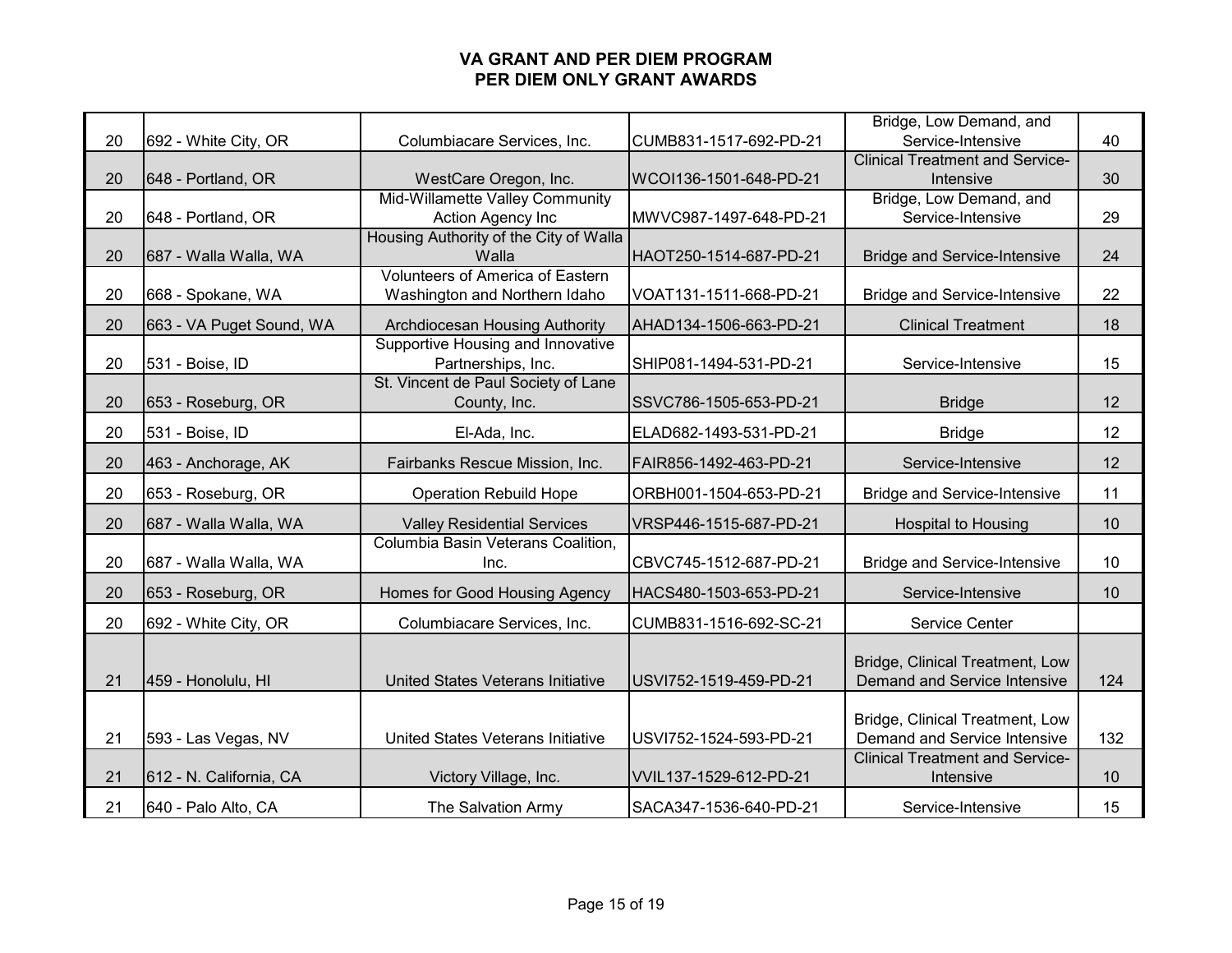|    |                         |                                         |                        | <b>Clinical Treatment and Service-</b> |     |
|----|-------------------------|-----------------------------------------|------------------------|----------------------------------------|-----|
| 21 | 662 - San Francisco, CA | The Salvation Army                      | SACA347-1544-662-PD-21 | Intensive                              | 36  |
|    |                         | Volunteers of America of Greater        |                        |                                        |     |
|    |                         | Sacramento and Northern Nevada,         |                        | Bridge, Low Demand, and                |     |
| 21 | 612 - N. California, CA | Inc.                                    | VOAW984-1531-612-PD-21 | Service-Intensive                      | 80  |
|    |                         |                                         |                        | <b>Clinical Treatment and Service-</b> |     |
| 21 | 662 - San Francisco, CA | Vietnam Veterans of California, Inc.    | VRCA571-1547-662-PD-21 | Intensive                              | 33  |
| 21 | 612 - N. California, CA | <b>Veterans Accession House</b>         | VTAH251-1546-612-PD-21 | <b>Bridge and Service-Intensive</b>    | 22  |
|    |                         |                                         |                        | Bridge, Clinical Treatment, and        |     |
| 21 | 612 - N. California, CA | Vietnam Veterans of California, Inc.    | VRCA571-1530-612-PD-21 | Service-Intensive                      | 94  |
|    |                         | <b>Homeless Veteran Emergency</b>       |                        | Bridge, Clinical Treatment, and        |     |
| 21 | 640 - Palo Alto, CA     | <b>Housing Facility</b>                 | HVEH254-1534-640-PD-21 | Service-Intensive                      | 105 |
|    |                         |                                         |                        | Bridge, Low Demand, and                |     |
| 21 | 612 - N. California, CA | <b>Operation Dignity</b>                | OPER007-1527-612-PD-21 | Service-Intensive                      | 91  |
|    |                         | <b>HELP Las Vegas Housing</b>           |                        |                                        |     |
| 21 | 593 - Las Vegas, NV     | Corporation                             | HLVI866-1521-593-PD-21 | <b>Bridge and Service-Intensive</b>    | 75  |
|    |                         | <b>HELP Las Vegas Housing</b>           |                        |                                        |     |
| 21 | 593 - Las Vegas, NV     | <b>Corporation II</b>                   | HLII813-1522-593-PD-21 | <b>Bridge and Service-Intensive</b>    | 68  |
|    |                         | <b>Veterans Transition Center of</b>    |                        | Bridge, Clinical Treatment, and        |     |
| 21 | 640 - Palo Alto, CA     | <b>Monterey County</b>                  | VTCM413-1537-640-PD-21 | Service-Intensive                      | 58  |
|    |                         |                                         |                        | Bridge, Hospital to Housing and        |     |
| 21 | 593 - Las Vegas, NV     | The Salvation Army                      | SACA347-1523-593-PD-21 | Service-Intensive                      | 42  |
|    |                         |                                         |                        | <b>Clinical Treatment and Service-</b> |     |
| 21 | 570 - Fresno, CA        | WestCare California, Inc.               | WCCI450-1520-570-PD-21 | Intensive                              | 36  |
|    |                         |                                         |                        | <b>Clinical Treatment and Service-</b> |     |
| 21 | 662 - San Francisco, CA | <b>United Council of Human Services</b> | UCHS270-1545-662-PD-21 | Intensive                              | 35  |
| 21 | 654 - Reno, NV          | <b>Vitality Unlimited</b>               | VUVC296-1539-654-PD-21 | <b>Bridge and Service-Intensive</b>    | 30  |
|    |                         |                                         |                        | <b>Clinical Treatment and Service-</b> |     |
| 21 | 654 - Reno, NV          | WestCare Nevada, Inc.                   | WCNI981-1540-654-PD-21 | Intensive                              | 20  |
|    |                         | Homefirst Services Of Santa Clara       |                        |                                        |     |
| 21 | 640 - Palo Alto, CA     | County                                  | HFSC272-1533-640-PD-21 | Low Demand                             | 20  |
| 21 | 612 - N. California, CA | Berkeley Food And Housing Project       | BFHP073-1525-612-PD-21 | <b>Low Demand</b>                      | 18  |
| 21 | 662 - San Francisco, CA | Homeward Bound of Marin                 | HBOM405-1541-662-PD-21 | Service-Intensive                      | 12  |
| 21 | 640 - Palo Alto, CA     | Lifemoves                               | LIVE469-1535-640-PD-21 | Service-Intensive                      | 12  |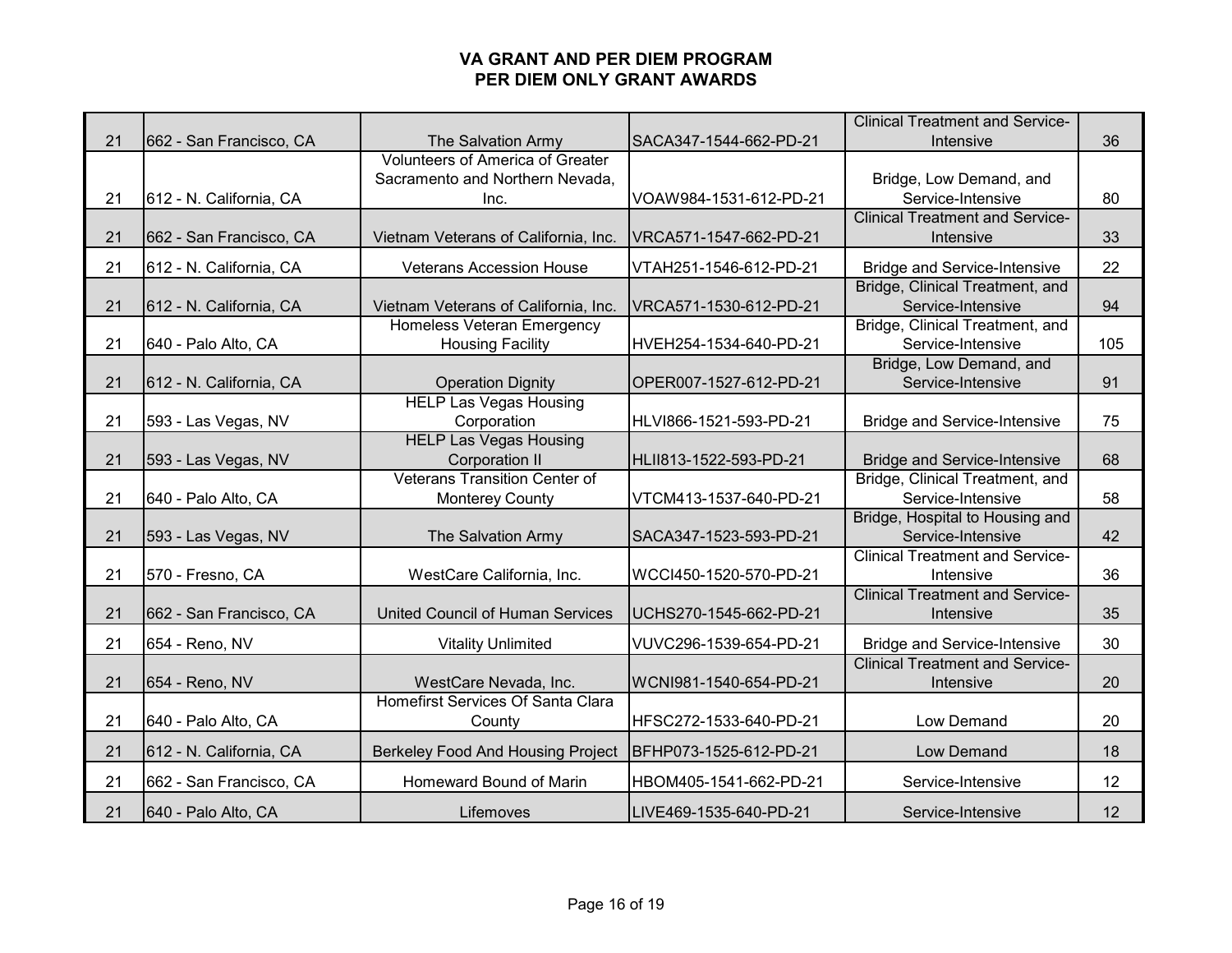| 21 | 654 - Reno, NV                          | <b>Bristlecone Family Resources Center</b>                         | BRIS925-1538-654-PD-21 | <b>Clinical Treatment</b>                                                               | 12  |
|----|-----------------------------------------|--------------------------------------------------------------------|------------------------|-----------------------------------------------------------------------------------------|-----|
| 21 | 612 - N. California, CA                 | <b>Community Action North Bay</b>                                  | CANB385-1526-612-PD-21 | Service-Intensive                                                                       | 12  |
| 21 | 662 - San Francisco, CA                 | Interfaith Shelter Network, Inc.                                   | IFSN942-1542-662-PD-21 | Service-Intensive                                                                       | 8   |
| 21 | 612 - N. California, CA                 | <b>Swords To Plowshares Veterans</b><br><b>Rights Organization</b> | STPO626-1528-612-SC-21 | <b>Service Center</b>                                                                   |     |
| 21 | 662 - San Francisco, CA                 | <b>Swords To Plowshares Veterans</b><br><b>Rights Organization</b> | STPO626-1543-662-SC-21 | Service Center                                                                          |     |
| 22 | 664 - San Diego, CA                     | Vietnam Veterans Of San Diego                                      | VVSD525-1567-664-PD-21 | Bridge, Clinical Treatment, and<br>Service-Intensive                                    | 181 |
| 22 | 664 - San Diego, CA                     | Interfaith Community Services Inc                                  | ICSI714-1565-664-PD-21 | <b>Bridge and Service-Intensive</b>                                                     | 64  |
| 22 | 691 - Greater Los Angeles<br><b>HCS</b> | <b>Good Samaritan Shelter</b>                                      | GOOD375-1551-691-PD-21 | Service-Intensive                                                                       | 10  |
| 22 | 600 - Long Beach, CA                    | United States Veterans Initiative                                  | USVI752-1554-600-PD-21 | Bridge, Clinical Treatment, Low<br>Demand and Service Intensive                         | 181 |
| 22 | 691 - Greater Los Angeles<br><b>HCS</b> | New Directions, Inc.                                               | NEWD745-1575-691-PD-21 | Bridge, Clinical Treatment, and<br>Low Demand                                           | 161 |
| 22 | 649 - Northern Arizona HCS              | United States Veterans Initiative                                  | USVI752-1564-649-PD-21 | Bridge, Clinical Treatment,<br>Hospital to Housing, Low<br>Demand and Service-Intensive | 72  |
| 22 | 691 - Greater Los Angeles<br><b>HCS</b> | United States Veterans Initiative                                  | USVI752-1579-691-PD-21 | Bridge, Clinical Treatment, Low<br>Demand and Service Intensive                         | 170 |
| 22 | 691 - Greater Los Angeles<br><b>HCS</b> | California Veterans Assistance<br>Foundation, Inc.                 | CVAF044-1573-691-PD-21 | <b>Bridge and Service-Intensive</b>                                                     | 48  |
| 22 | 649 - Northern Arizona HCS              | United States Veterans Initiative                                  | USVI752-1563-649-SC-21 | <b>Service Center</b>                                                                   |     |
| 22 | 501 - New Mexico HCS                    | New Mexico Veterans Integration<br>Centers                         | NMVI604-1549-501-PD-21 | Bridge, Clinical Treatment, and<br>Service-Intensive                                    | 42  |
| 22 | 691 - Greater Los Angeles<br><b>HCS</b> | The Salvation Army                                                 | SACA347-1578-691-PD-21 | Bridge, Clinical Treatment, Low<br>Demand and Service Intensive                         | 215 |
| 22 | 691 - Greater Los Angeles<br><b>HCS</b> | Volunteers of America of Los Angeles VOAL330-1580-691-PD-21        |                        | Low Demand and Service-<br>Intensive                                                    | 165 |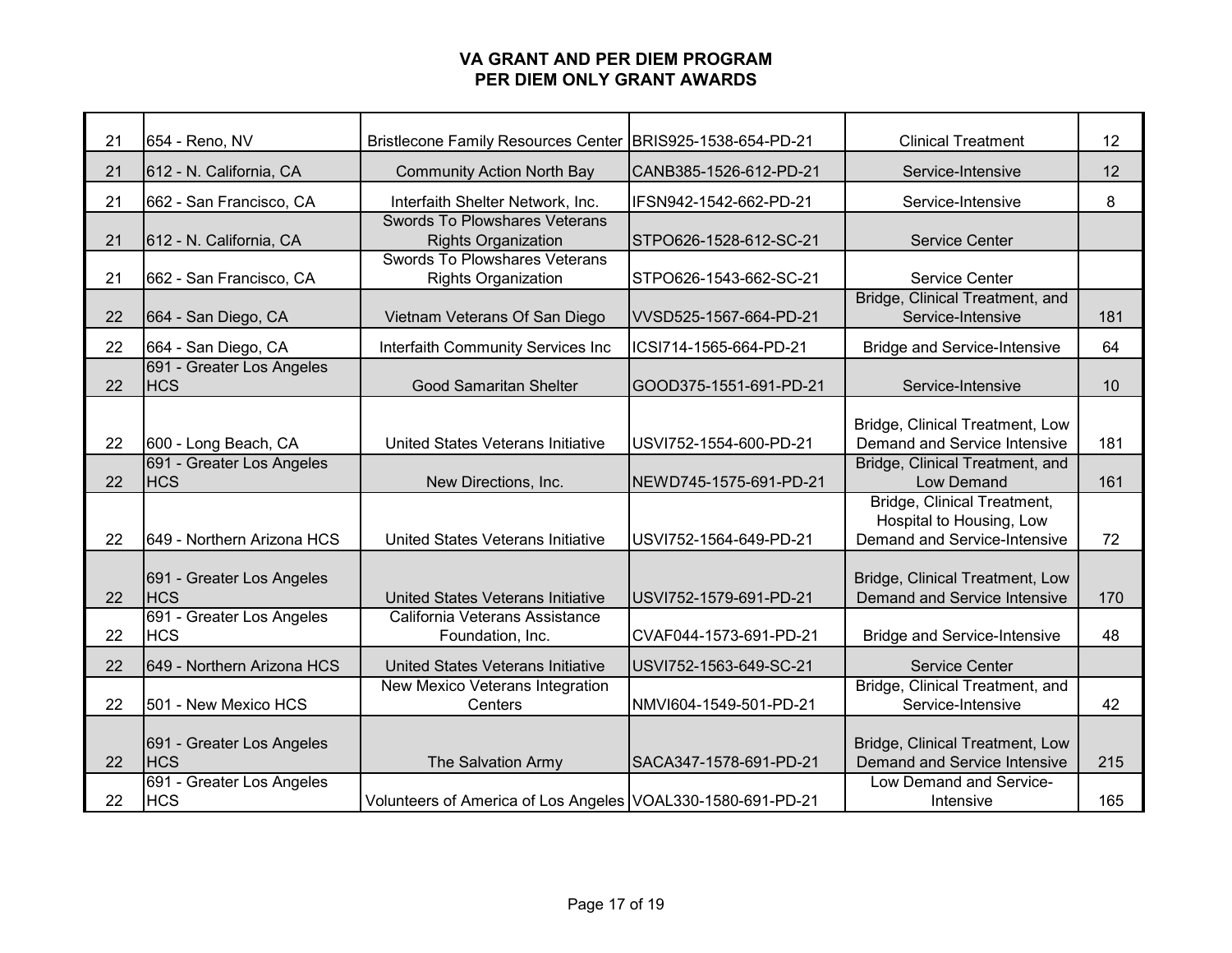|    |                                         |                                                                    |                          | Bridge, Clinical Treatment,<br>Hospital to Housing, Low |     |
|----|-----------------------------------------|--------------------------------------------------------------------|--------------------------|---------------------------------------------------------|-----|
| 22 | 644 - Phoenix, AZ                       | United States Veterans Initiative                                  | USVI752-1561-644-PD-21   | Demand and Service-Intensive                            | 132 |
| 22 | 644 - Phoenix, AZ                       | <b>Catholic Charities Community</b><br>Services, Inc.              | CCAZ999-1559-644-PD-21   | <b>Bridge and Service-Intensive</b>                     | 76  |
| 22 | 678 - Southern Arizona HCS              | Esperanza En Escalante                                             | ESPE588-1569-678-PD-21   |                                                         | 72  |
| 22 | 691 - Greater Los Angeles<br><b>HCS</b> | <b>Single Room Occupancy Housing</b><br>Corporation                | SROH215-1577-691-PD-21   | <b>Bridge and Service-Intensive</b>                     | 60  |
| 22 | 664 - San Diego, CA                     | People Assisting the Homeless                                      | PATH196-1566-664-PD-21   | <b>Bridge and Low Demand</b>                            | 40  |
| 22 | 649 - Northern Arizona HCS              | Jerry Ambrose Veteran's Council Of<br>Mohave County, Inc.          | JAVC830-1562-649-PD-21   | <b>Clinical Treatment and Service-</b><br>Intensive     | 25  |
| 22 | 600 - Long Beach, CA                    | Safe Refuge                                                        | SAFE130-1552-600-PD-21   | <b>Clinical Treatment</b>                               | 24  |
| 22 | 678 - Southern Arizona HCS              | Old Pueblo Community Services                                      | OPCF556-1571-678-PD-21   | <b>Bridge</b>                                           | 23  |
| 22 | 664 - San Diego, CA                     | <b>Volunteers of America Southwest</b><br>California, Inc.         | VOAF438-1568-664-PD-21   | <b>Bridge</b>                                           | 20  |
| 22 | 691 - Greater Los Angeles<br><b>HCS</b> | LA Family Housing Corporation                                      | LFHC560-1574-691-PD-21   | <b>Bridge and Low Demand</b>                            | 20  |
| 22 | 605 - Loma Linda, CA                    | Help for Future Leaders, Inc.                                      | HFFL485-1555-605-PD-21   | Service-Intensive                                       | 15  |
| 22 | 691 - Greater Los Angeles<br><b>HCS</b> | People Assisting the Homeless                                      | PATH196-1576-691-PD-21   | Low Demand                                              | 15  |
| 22 | 605 - Loma Linda, CA                    | <b>Life Community Development</b>                                  | LCDP011-1556-605-PD-21   | Service-Intensive                                       | 12  |
| 22 | 605 - Loma Linda, CA                    | <b>LightHouse Social Service Centers</b>                           | LHTC113-1557-605-PD-21   | Service-Intensive                                       | 12  |
| 22 | 605 - Loma Linda, CA                    | <b>St Annes Retirement Community</b>                               | SATH452-1558-605-PD-21   | Service-Intensive                                       | 8   |
| 22 | 501 - New Mexico HCS                    | <b>Volunteers of America Colorado</b><br><b>Branch</b>             | VOAC995-1550-501-PD-21   | Service-Intensive                                       | 8   |
| 23 | 618 - Minneapolis, MN                   | Catholic Charities of the Archdiocese<br>of St. Paul & Minneapolis | CCMN487-1583-618-PD-21   | <b>Hospital to Housing</b>                              | 6   |
| 23 | 636A6 - Central Iowa, IA                | Central Iowa Shelter & Services                                    | CISS212-1592-636A6-PD-21 | Low Demand                                              | 14  |
| 23 | 636 - Nebraska-W Iowa, NE               | Siena Francis House                                                | SIEN005-1588-636-PD-21   | <b>Clinical Treatment</b>                               | 14  |